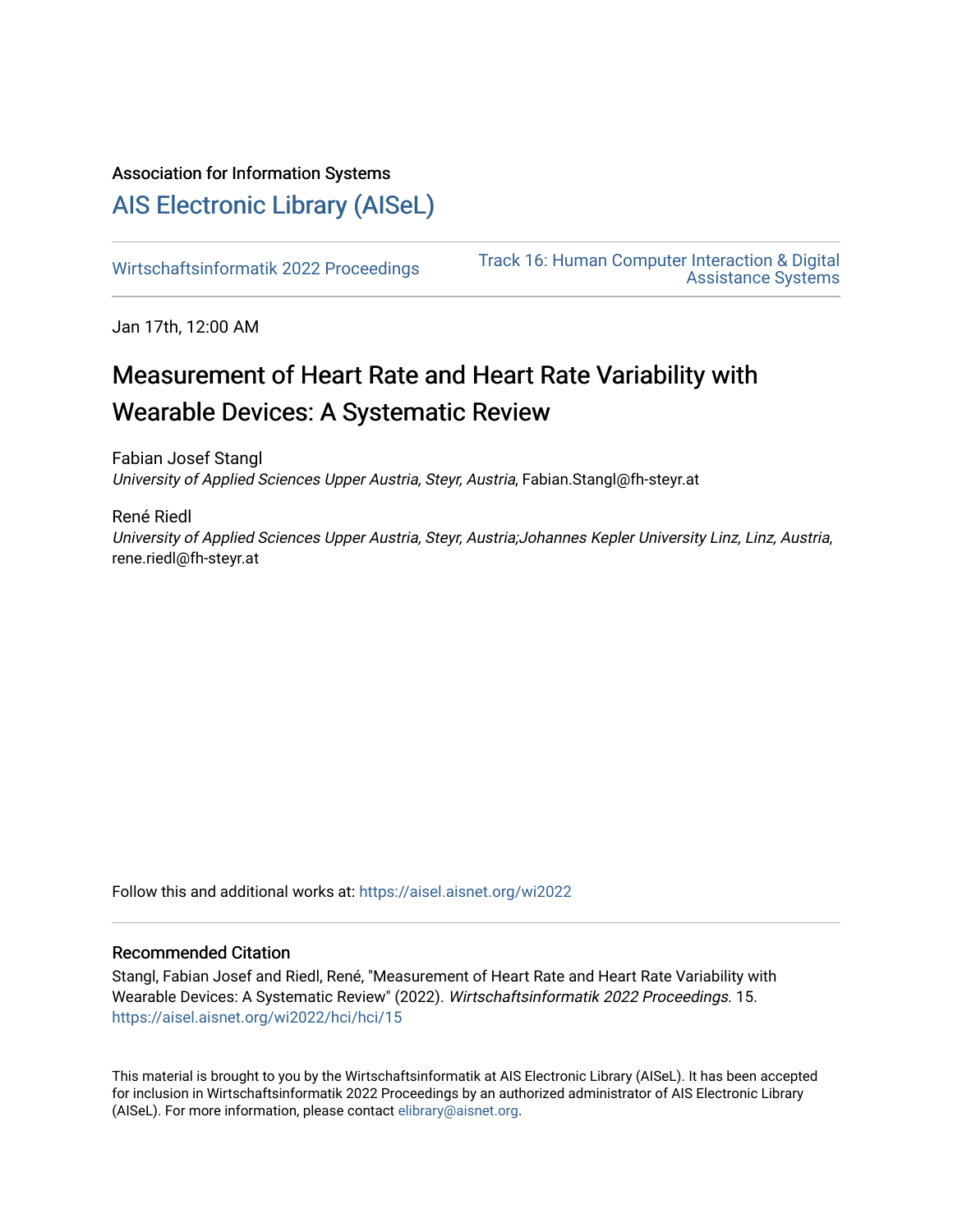# **Measurement of Heart Rate and Heart Rate Variability with Wearable Devices: A Systematic Review**

Fabian J. Stangl<sup>1</sup>, René Riedl<sup>1,2</sup>

<sup>1</sup> University of Applied Sciences Upper Austria, Steyr, Austria {fabian.stangl,rene.riedl}@fh-steyr.at 2 Johannes Kepler University Linz, Linz, Austria

**Abstract.** Wearables are a ubiquitous trend in both commercial and academic settings as they easily enable tracking and monitoring of physiological parameters such as heart rate (HR) and heart rate variability (HRV). This paper presents a literature review to survey the existing Neuro-Information-Systems (NeuroIS) literature on HR and HRV with a focus on measurement based on wearable devices. We addressed the following four research questions: Who published HR and HRV research? What kind of HR and HRV research has been published? With which wearable devices was HR and HRV measured? How reliable and valid are HR and HRV measurements based on wearable devices? Our review provides answers to these questions and concludes that further efforts are needed to advance the field from both a theoretical and methodological perspective.

**Keywords:** Heart Rate (HR), Heart Rate Variability (HRV), Wearables, Accuracy, NeuroIS

#### **1 Introduction**

Digitalization, understood as the integration of technological innovations in all areas of daily life, has an impact at the societal, political, economic, organizational, and individual levels [1]. One specific trend based on digitalization is the use of *wearable devices* [2–5], also referred to as wearable technologies or wearables [6]. Today it is easy for end users to track and monitor physiological parameters such as heart rate in real time using such devices. Wearables can be described as advanced sensor and computing technologies [7] that are incorporated into different accessories including clothing, fashion accessories (e.g., watch, wristband), or other everyday items worn by consumers [8, 9] (for further examples of wearables devices, please see [6]). They continuously capture, collect and transmit physiological data, providing simple opportunities to improve the quality of life [10]. Indeed, the market research firm Gartner [11] reported recently that interest in health monitoring is growing. Specifically, consumer spending on smartwatches increased by 17.6% compared to 2019 and reached \$21.8 billion in 2020. Gartner forecasts further growth in spending due to new processor technologies and improvements in solid-state batteries to

<sup>17</sup>th International Conference on Wirtschaftsinformatik, February 2022, Nürnberg, Germany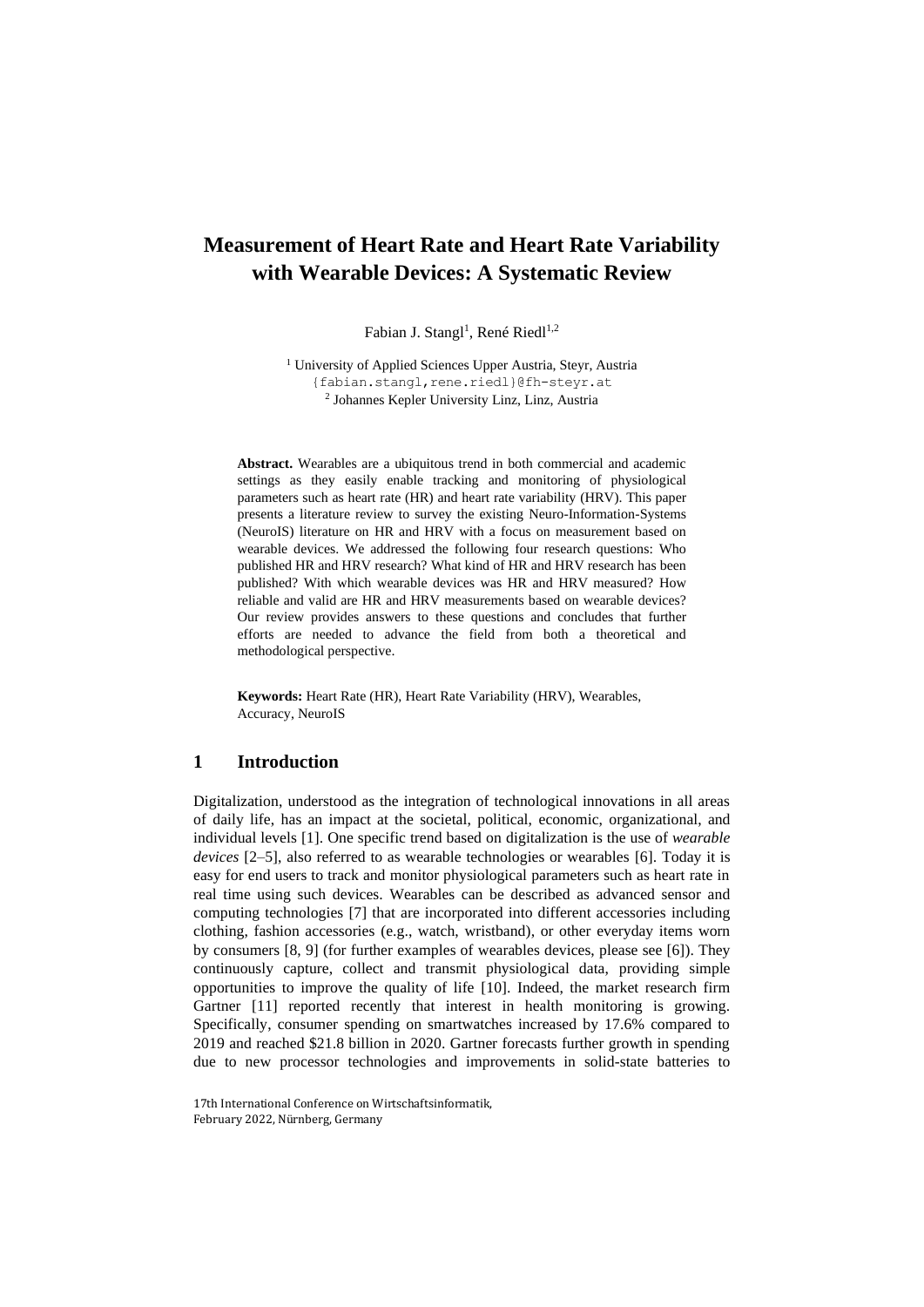increase battery life and shortened charging time, estimating spending of \$31.4 billion in 2022. Besides the technical improvements, wearables also offer a wide range of applications. For example, they are equipped with many sensors such as accelerometers and gyroscopes [12] and can thereby even measure the vital signs of patients and specific health conditions (e.g., body and skin temperature, arterial blood pressure, heart rate, respiration rate) [13]. Consequently, wearables are becoming increasingly popular and experts predict that a growing percentage of the world's population will own at least one device [14].

However, there are several limitations that come along with the use of wearable devices. For example, Dunn et al. [15] argue that the accuracy of wearables must be established with large clinical and field trials. An inaccuracy of the measurement may lead individuals to under- or overestimate their level of physical activity or physiological activation, limiting effectiveness for lifestyle interventions. According to Piwek et al. [16], permanent lifestyle monitoring with inaccurate measurements via wearables could therefore cause confusion and anxiety. Interestingly, prior to purchase, consumers are typically informed in the footnote of product pages that the measurements are not intended for medical or related use. As an example, a note on the blood oxygen app measurements of the Apple Watch Series 6 indicates that it is "*not intended for medical use, including self-diagnosis or consultation with a doctor, and are only designed for general fitness and wellness purposes*" [17]. Especially for important indicators of an individual's physiological state, such as heart rate (HR) or heart rate variability (HRV), it is crucial to have accurate values. Thus, a fundamental question arises: *How reliable and valid are HR and HRV measurements based on wearable devices?*

Against the background of the importance of the consumer-centric view in digital health [18], we reviewed the scientific literature on HR and HRV. Specifically, we focused on the Neuro-Information-Systems (NeuroIS) literature. NeuroIS is a subfield within the Information Systems (IS) discipline that uses neuroscience and neurophysiological tools to develop knowledge related to the impact of information and communication technologies (ICT) [19, 20]. This interdisciplinary research discipline contributes to the explanation of users' cognitive and affective processes that explain why and how certain effects occur in the use of ICT [21] (for a description of the genesis of NeuroIS, please see Riedl and Léger [22], pp. 73–74).

According to Rouast et al. [23], especially HR as a measure, along with the related HRV measure, contributes to a deeper understanding of cognitive and affective processes in IS. This perspective is confirmed by seminal NeuroIS research agenda contributions (e.g., [24]). Hence, a review of the extant literature, along with a critical evaluation of the field, is crucial for the future development of this viable research field. Thus, the aim of this literature review is to provide a comprehensive overview of existing research using wearable devices to measure HR and HRV. Based on a systematic analysis of the NeuroIS literature published in peer-reviewed academic journals and conference proceedings, we address, in addition to the most fundamental question of reliability and validity, three further questions. The four research questions (RQs) addressed in this paper are: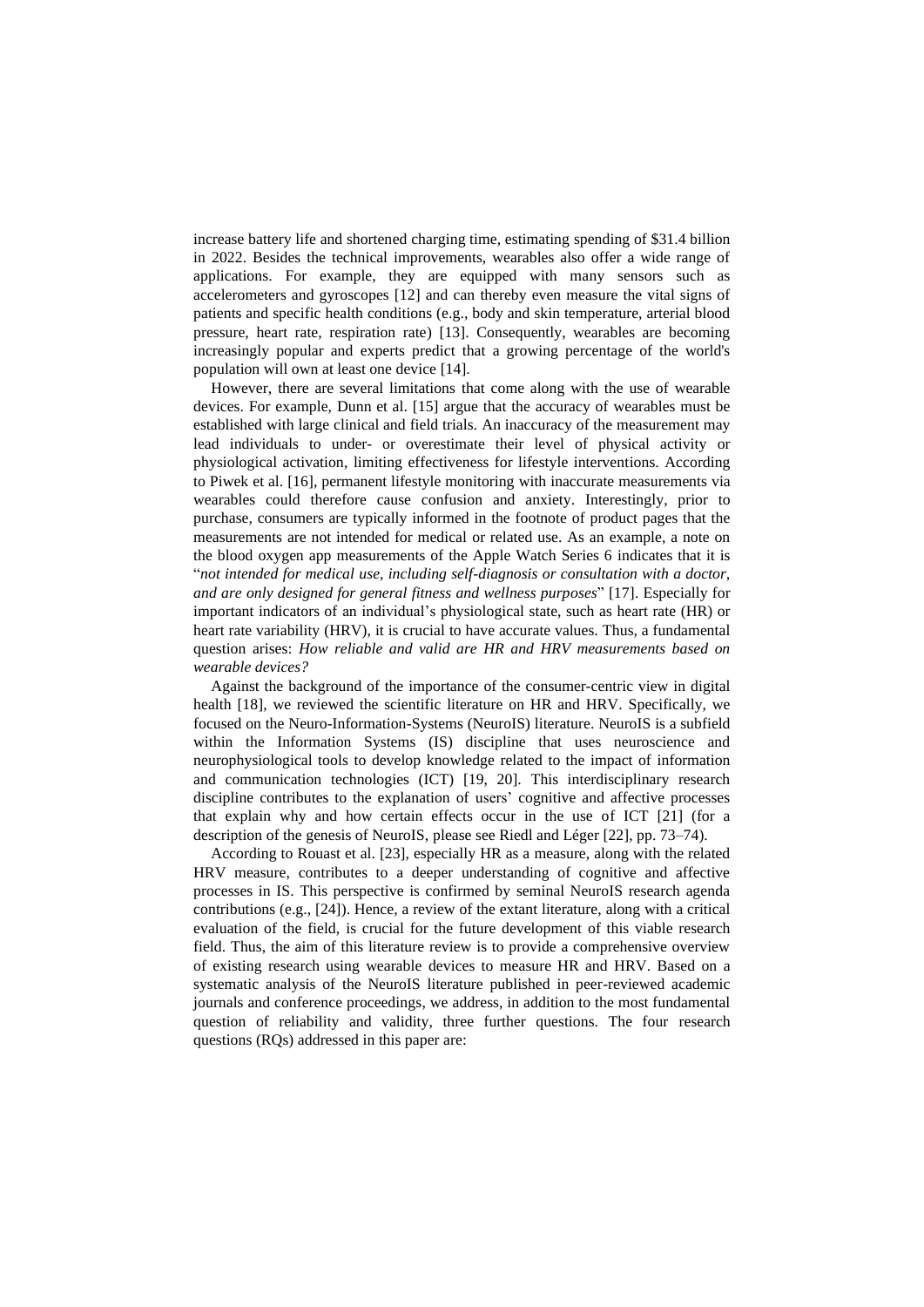- **RQ1: Who published HR and HRV research?** This analysis is particularly valuable in a highly interdisciplinary field, as it can identify reviewers and potential collaborators with relevant experience in HR and HRV research.
- **RQ2: What kind of HR and HRV research has been published?** This analysis provides insights for the future development of HR and HRV research*.*
- **RQ3: With which wearable devices was HR and HRV measured?** This analysis reveals methodological approaches and well-established devices in HR and HRV research.
- **RQ4: How reliable and valid are HR and HRV measurements based on wearable devices?** This analysis reveals the reliability and validity of measurements based on wearable devices used in HR and HRV contributions in the NeuroIS field.

The remainder of this paper is structured as follows: The following Section [2](#page-3-0) outlines fundamentals of HR and its measurement. The knowledge presented in this section is abstracted and synthesizes major findings with the goal to provide a brief overview for the mainstream IS researcher (who is typically unfamiliar with the physiological basis of HR and HRV). Sectio[n 3](#page-5-0) describes the research methodology of this literature review. Results are presented in Section [4.](#page-6-0) Finally, in Section [5,](#page-11-0) we make concluding remarks and address our implications for future IS research based on HR and HRV.

## <span id="page-3-0"></span>**2 Heart Rate Fundamentals and Measurement**

The heart supplies blood to the organs and tissues in the body: with each heartbeat, the heart muscle contracts and pumps oxygenated blood into the large vessels of the *circulatory system* – also referred to as cardiovascular system [25]. The heart pumps around 7,500 liters of blood per day and beats around 50-90 times per minute (resting state, exceptions exist) [26], which results in roughly 100,000 heartbeats per day [27]. The heart muscle is electrically activated by the heart's conduction system [28]. The electrical impulse for the heartbeat originates in the *sinoatrial node*, a structure located in the area of the junction of the right atrium and superior vena cava [28, 29]. The sinoatrial node consists of a collection of specialized muscle fibers (i.e., *myocytes*) with electrophysiological properties that are capable of spontaneously generating electrical impulses responsible for heart contraction [28, 30] (for more details about the conduction system and the cardiac development, please see [31]).

HR, like other bodily functions such as digestion, respiratory rate, pupillary response, urination, and sexual arousal, is regulated automatically and largely unconsciously by the *autonomic nervous system* (ANS) [32]. In general, ANS is a group of nerves and nerve cells which are responsible, among others, for the innervation of the blood vessels, the respiratory tract, the heart, the intestines and the urogenital organs [33]. It consists of the sympathetic division (which activates the body), the parasympathetic division (which relaxes the body) and the enteric nervous system (which governs the function of the gastrointestinal tract). From an IS perspective, both the *sympathetic nervous system* (SNS) and *parasympathetic nervous system* (PNS) are critical, while the enteric part is less relevant [22, 34]. SNS is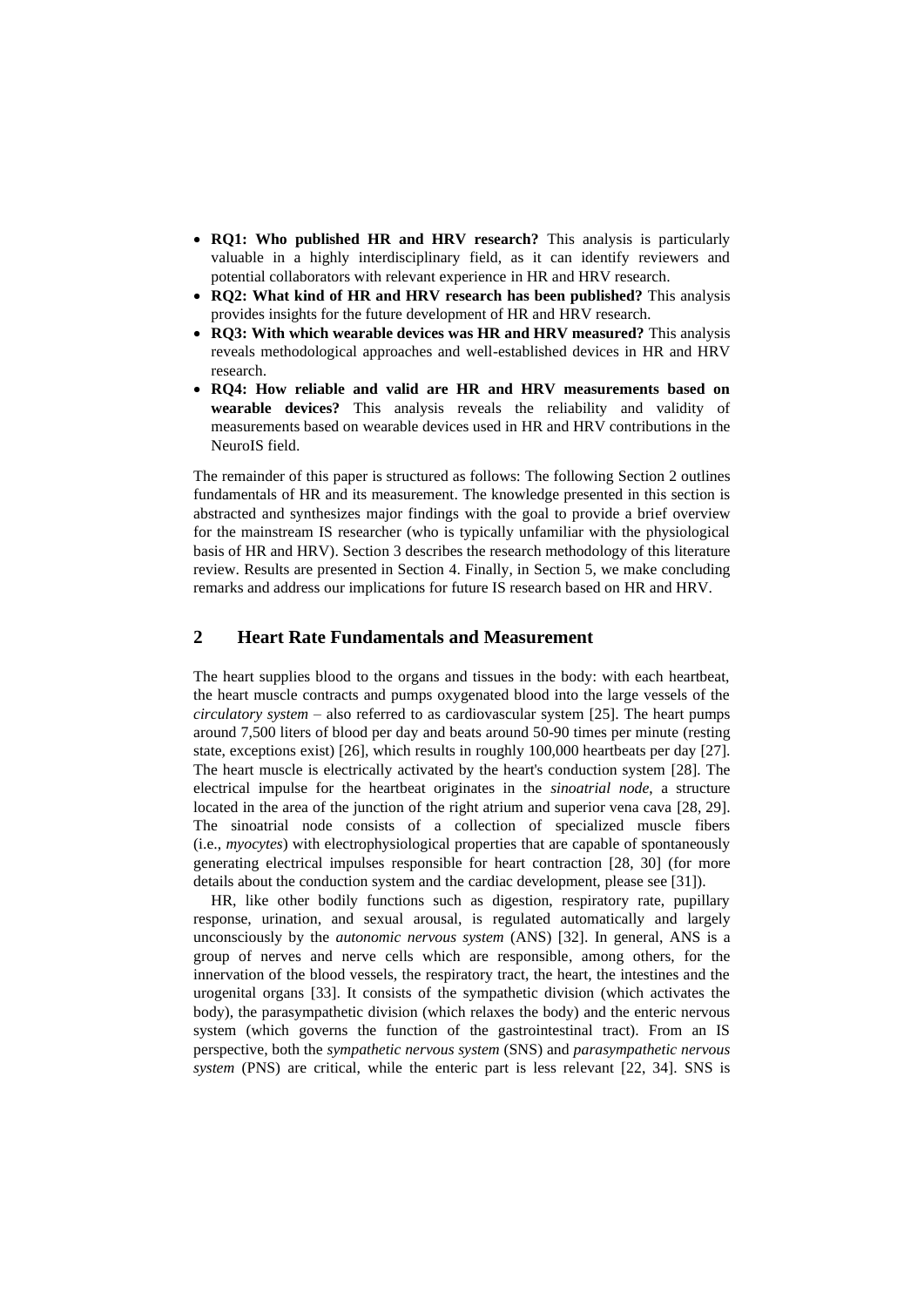activated in response to stress [32] and is responsible for "fight-or-flight" responses [22, 34, 35]. In contrast, PNS is responsible for energy building, food digestion, and assimilation, and serves to restore homeostasis, thereby contributing to relaxation and recovering [36]. Hence, it is the underlying structure of a "rest-and-digest" response [22, 34]. Importantly, HR is modulated on a beat-to-beat basis by the combined effects of the SNS and PNS nervous systems on the sinoatrial node [37].

SNS and PNS act in a finely tuned but opposing manner in the heart, as SNS has an activating effect (i.e., raises heartbeat) and PNS has an inhibiting effect (i.e., lowers heartbeat) [22, 34, 38, 39]. They enable the body to maintain stability in the face of constantly changing external conditions [40]. When we experience an emotion like stress, we breathe faster and heavier, muscles tension increases, palms get sweaty, HR increases, and blood pressure raises [40] (for further typical physiological responses of the SNS and PNS, please see Riedl and Léger [22, p. 42]). Therefore, among other physiological responses, HR can be used as an indicator of physiological state to measure autonomic nervous system activity [41, 42] and provides an objective measure of a person's ability to adapt to environmental demands [43]. Generally, HR corresponds to 60,000 divided by the time in milliseconds (ms) between adjacent heartbeats [44]. As an example, if the time between two consecutive heartbeats is 1 second (= 1,000 ms), HR is  $60,000 / 1,000 = 60$  beats per minute. HR can be affected by emotional stimuli. For example, stimuli with high valence (e.g., joy or happiness) can cause an increase in HR [45], whereas frightening stimuli can cause an increase or decrease in HR, depending on context and the specific content of a stimulus [45, 46]. Sheng and Joginapelly [42] indicate that HR tends to slow when a user is exposed to emotional stimuli, while the rate of slowing is usually higher with negative stimuli than with positive stimuli.

The analysis of changes in HR over time provides information about autonomic functioning – also referred to as heart rate variability, hereafter *HRV* [37, 44]. HRV is the measurement of the oscillation of the intervals between successive heartbeats [42], which is referred to as sinus RR intervals over time*,* hereafter *RR interval* [47]. To determine the instantaneous HR (i.e., *NN interval*), the RR intervals have to be adjusted for ectopic heartbeats caused by depolarizations of the sinoatrial node (e.g., heartbeat is too fast or too slow) [48]. This determination may be more variable and complex in healthy individuals compared with patients with congestive heart failure [49]. Referring to Stein and Pu [37], abnormal, usually decreased HRV is generally found in clinical conditions associated with autonomic dysfunction (e.g., congestive heart failure, diabetes, end-stage renal disease). HRV can also explain a substantial amount of individual variability in self-control over food intake, as individuals with higher HRV are better able to regulate cravings in the face of taste temptations [50]. However, stress-related disorders (e.g., triggered by enhanced negative emotions or dysregulation of physiological functions), including depression and anxiety, can affect the heart and its measurements. As an example, Yates [51] has shown that specific disorders (e.g., cardiovascular, neurological) come along with an increased HR and a decreased HRV. In this context, Patron et al. [41] found that poor emotion regulation (among others, a core symptom of depression) is associated with altered ANS function in terms of decreased HRV. Such a finding has many implications, and also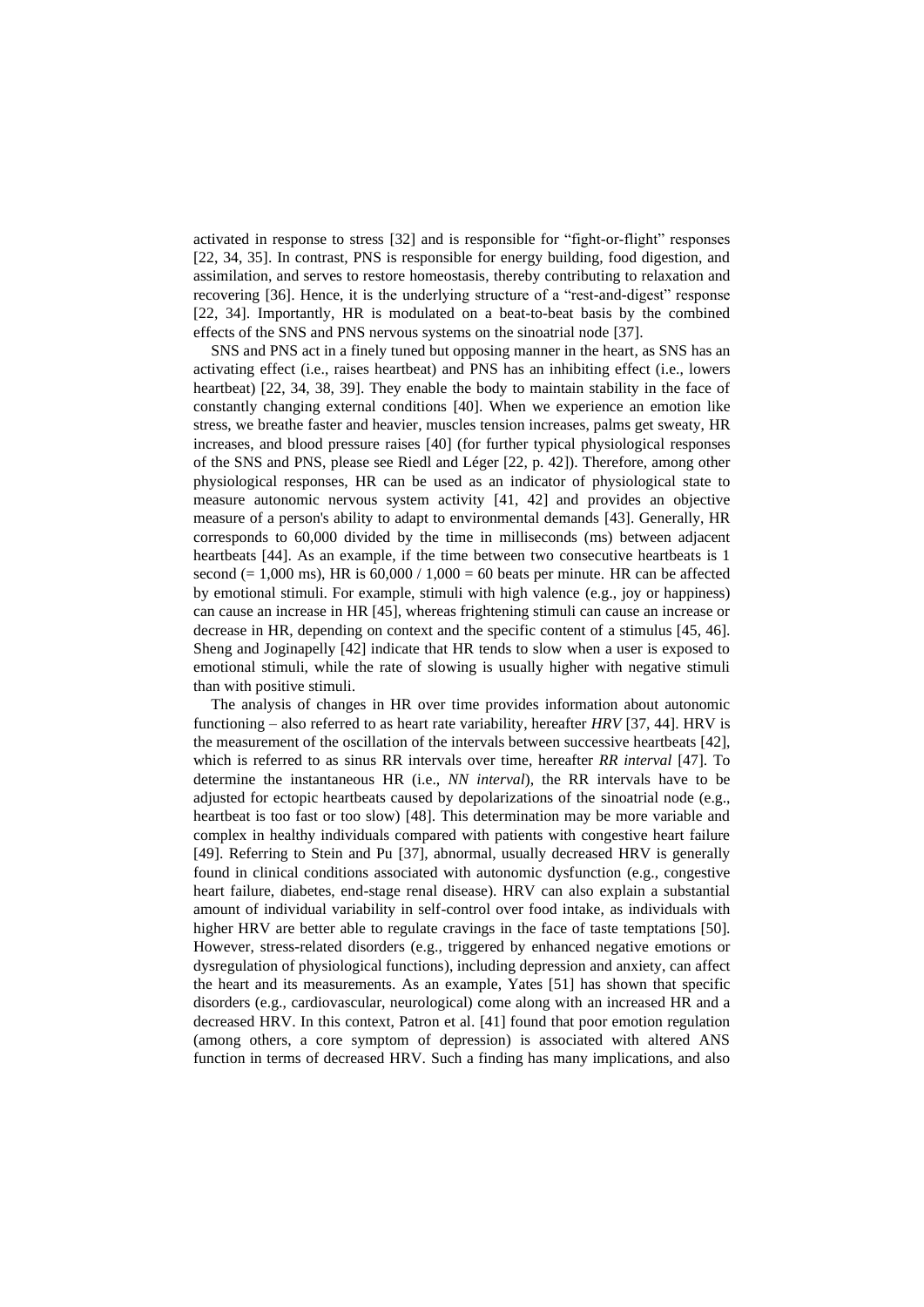important ones for IS research. As an example, it is important to understand computer users' mental workload during task execution to subsequently improve interface design of complex systems and the efficiency of human-computer interaction [52]. Mark et al. [53] used HR, among other indicators, to capture multidimensional biomarkers of workload in brain and body measurements. Against the background of the presented study results, which are meant to illustrate important knowledge on HR and HRV, it is critical that reliable and valid measurements are made with measurement devices, as even simple movements during measurement can significantly affect HR [54, 55]. In this context, Piwek et al. [16] tellingly write that without evidence of their accuracy, wearables "*will drift into obscurity*" (p. 6). In this paper, we shed light on critical measurement aspects in the HR and HRV domains, thereby contributing to the urgently need methodological discussions in the IS discipline in general and specifically in the NeuroIS field (e.g., [56, 57]).

## <span id="page-5-0"></span>**3 Review Methodology**

To identify HR and HRV contributions, we conducted a literature search and considered peer-reviewed journals and conference publications. The review process was based on existing recommendations for conducting literature searches [58–60]. This literature review comprises publications from January 2011 to 2021 (note that we included one online first contribution published in 2021 which appeared in the NeuroIS Retreat Proceedings; please see Hermes and Riedl [61]).

The starting point for our review was a recently published review by Riedl et al. [57], which investigated the development of the NeuroIS research field during the period 2008-2017, yielding 16 contributions on the measurement of HR. Thus, the keywords used for the present literature review were mainly derived from this original publication, as it provides both a broad introduction to the NeuroIS research field and its development. For our literature search, we used generic terms that represent the field (Nervous System, Neuro-Information-Systems, NeuroIS, Neuroscience) and terms representing the various methods of measuring HR and HRV highlighted in the publications (Chest Strap, Electrocardiogram, ECG, Heart, HR, HRV, Photoplethysmography, PPG). Our aim here was to verify the review by Riedl et al. [57] as well as to identify new contributions published since 2017. Outlets selected for our literature search process included all journals included in the Senior Scholars' Basket of the Association for Information Systems (AIS), as well as further academic journals and AIS conferences<sup>1</sup>. Outlets were mainly drawn from the business informatics (Wirtschaftsinformatik: WI) section of the third JOURQUAL (journal quality) ranking of the German Academic Association for Business Research, which also encompasses all outlets included in the Senior Scholars' Basket of the AIS and AIS conferences<sup>2</sup>. To increase the emphasis on specific NeuroIS contributions, we also searched for publications in the existing NeuroIS Retreat conference proceedings.

<sup>1</sup> [https://aisnet.org](https://aisnet.org/) (Accessed on August 9, 2021)

<sup>2</sup> https://vhbonline.org (Accessed on August 9, 2021)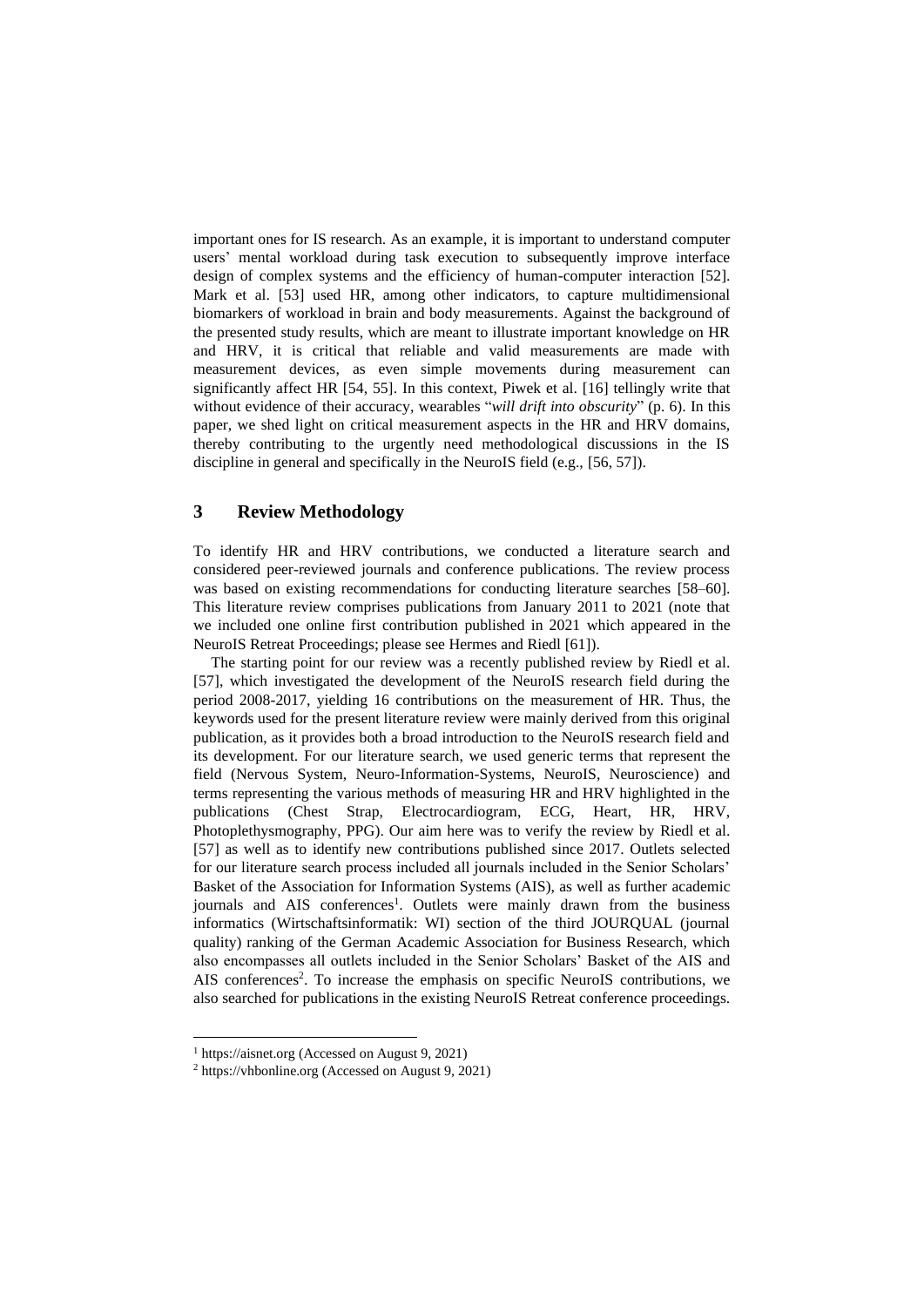In total, the literature base of our review comprises 38 articles, including 17 peerreviewed journal papers and 21 peer-reviewed conference proceedings papers.

## <span id="page-6-0"></span>**4 Review Results**

In this section, we present the main findings of our literature review, guided by our four RQs. An overview of the content of each subsection related to our RQs and their corresponding metrics is provided in **[Table 1](#page-6-1)**.

<span id="page-6-1"></span>

| <b>Research Question</b>                                                            | <b>Metrics</b>                                                                                                                                       |
|-------------------------------------------------------------------------------------|------------------------------------------------------------------------------------------------------------------------------------------------------|
| Who published HR and HRV                                                            | Author names                                                                                                                                         |
| research?                                                                           | Number of authors of each paper                                                                                                                      |
| What kind of HR and HRV research<br>has been published?                             | Contribution: empirical study<br>$\bullet$<br>completed, empirical study research-<br>in-progress, methodological paper,<br>conceptual paper, review |
| With which wearable devices was                                                     | Type of measurement method                                                                                                                           |
| HR and HRV measured?                                                                | Devices used for measurement                                                                                                                         |
| How reliable and valid are HR and<br>HRV measurements based on<br>wearable devices? | Evidence of reliability and validity of<br>$\bullet$<br>the used devices                                                                             |

**Table 1.** Overview of Research Questions and Metrics

#### **4.1 Who published HR and HRV research?**

Based on the analysis of  $N = 38$  HR and HRV publications, we identified 120 different authors. The average number of authors per publication is 3.9 and the maximum number of authors is 12. Specifically, we found the following results: out of the 38 contributions, 11 publications had 3 authors, 10 publications had 4 authors, 7 publications had 5 authors, 6 publications had 2 authors, 2 publications had 6 authors, and one publication had 7 and 12 authors. Another finding of our analysis is that out of the 120 different authors, 3 researchers (i.e., Marc T. P. Adam, Christof Weinhardt and René Riedl) authored at least 5 publications and together 42% of all publications. Indeed, 2 researchers (i.e., Adam and Weinhardt) authored 5 publications together. Furthermore, 14 researchers (∼12%) published at least 2 papers and were involved in 30% of all publications (see **[Figure 1](#page-7-0)**).

**[Figure 1](#page-7-0)** shows the concentration of HR and HRV publications across authors. The x-axis shows the cumulative percentage of authors, while the y-axis shows the cumulative percentage of contributions. Based on our dataset, we calculated the Gini coefficient (GC), a popular measure of inequality. GC is 0.19. A GC of 0 expresses perfect equality, where all authors would have contributed an equal number of publications to the HR and HRV literature. A GC of 1 expresses maximal inequality. It follows that there is not much inequality.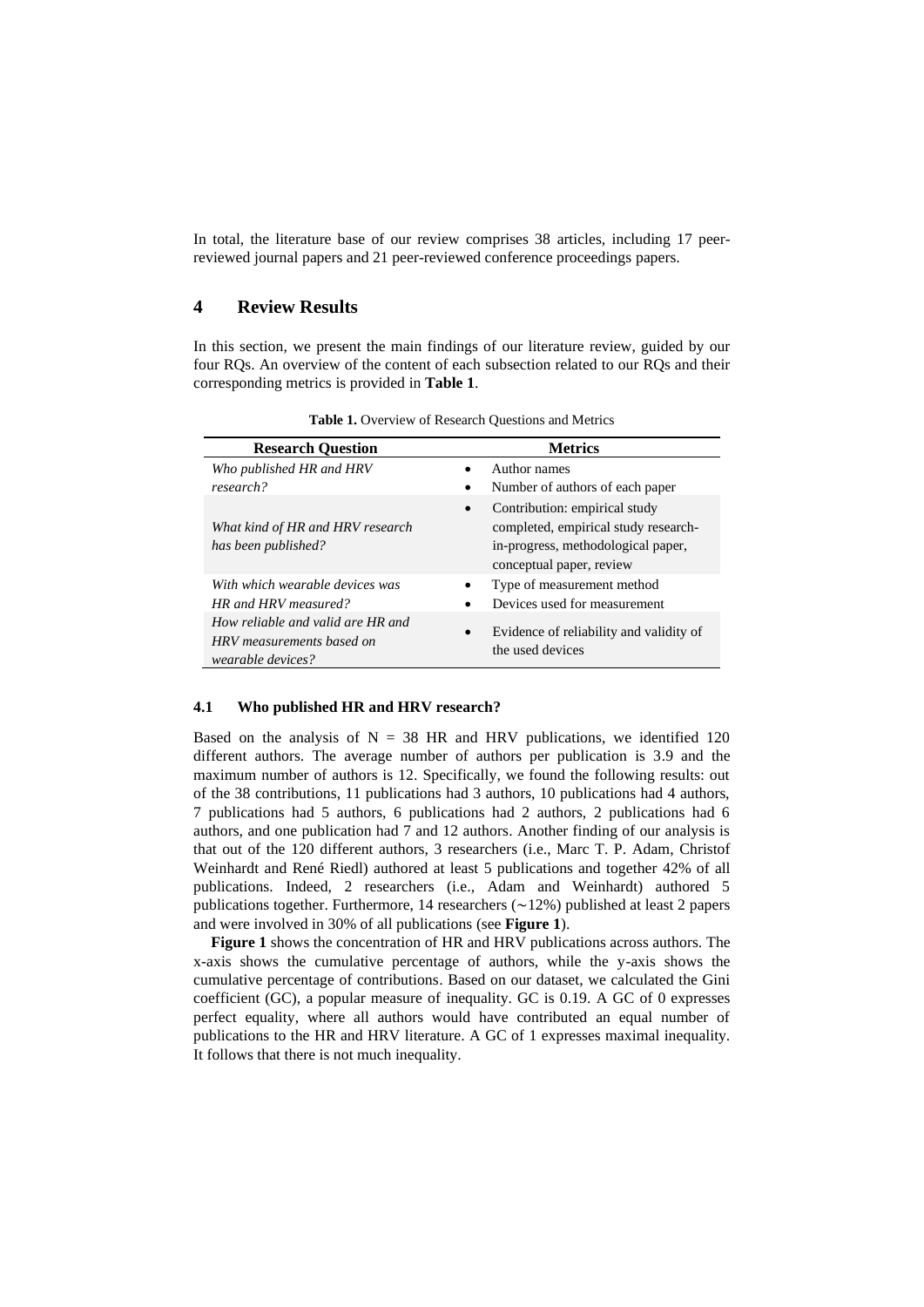

**Figure 1.** Concentration of HR and HRV Publications across Authors

#### <span id="page-7-0"></span>**4.2 What kind of HR and HRV research has been published?**

This subsection classifies all 38 HR and HRV publications in terms of their contribution. For this purpose, we used 5 categories that have been successfully applied in recent similar publications (e.g., [57], [62]). A brief description of the categories follows before **[Table 2](#page-8-0)** lists all 38 HR and HRV publications with their corresponding reference.

- **Empirical Study Completed**: The focus of these publications is on the empirical testing of the relationship between at least two variables, including information about the study design, measurement method and analysis procedures, and the results of the study.
- **Empirical Study Research-in-Progress**: These publications resemble completed empirical studies in that they typically present preliminary results or their study design without collecting or fully analyzing data.
- **Methodological Paper**: These publications describe new or existing tools as well as methodological approaches relevant to HR and HRV research (e.g., a noncontact PPG algorithm approach to measure HR [23]).
- **Conceptual Paper**: These publications discuss potential topics for HR and HRV research such as a real-time health-monitoring service by combining wearable devices and recommendation systems [63].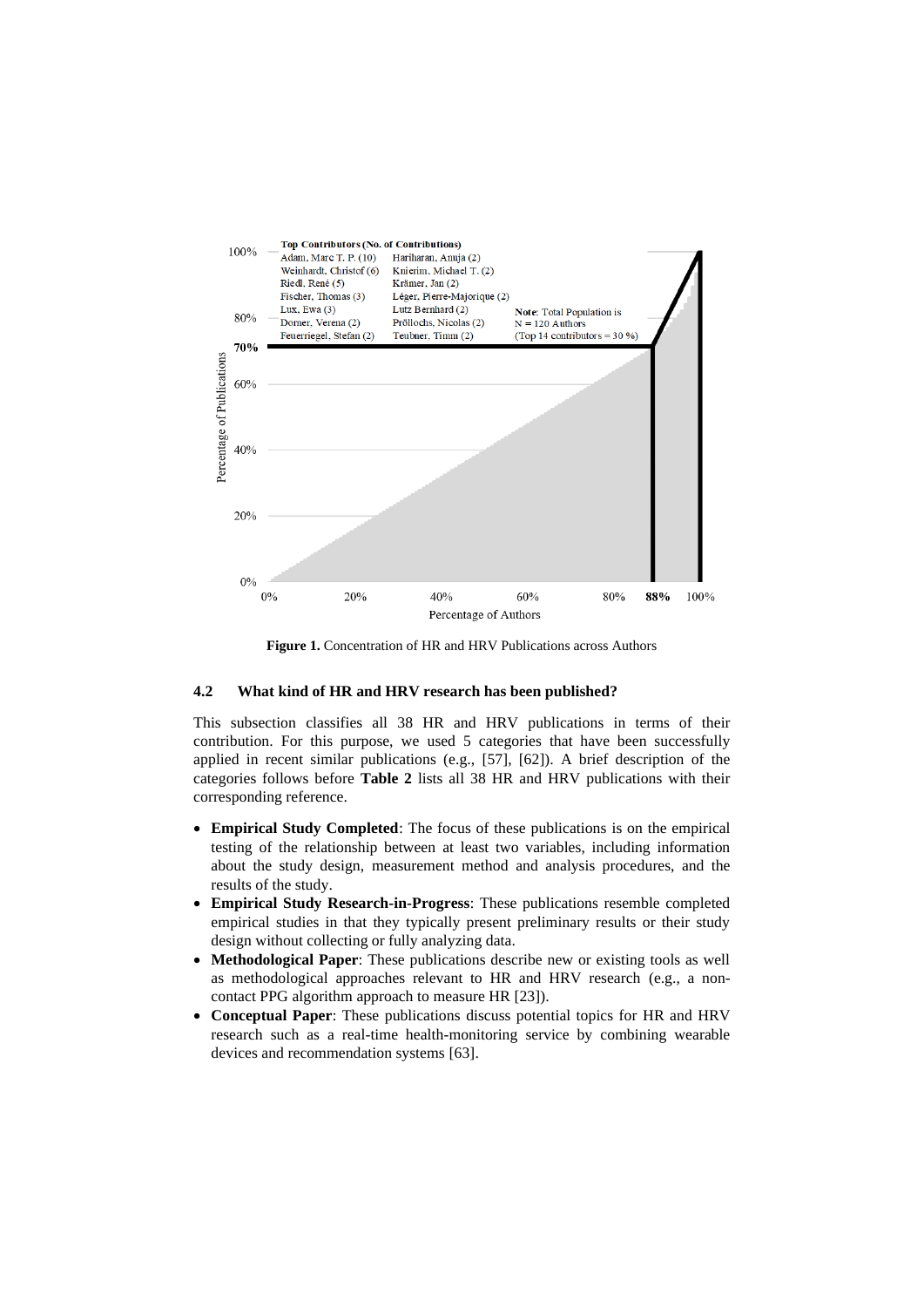• **Review**: These publications focus on the analysis of previous research, based on a review of the literature. For example, Lux et al. [21] conducted a literature review on studies that examine self and foreign live biofeedback based on neurophysiological data for healthy subjects in an information systems context.

<span id="page-8-0"></span>

| <b>Contribution Type</b>                    | Reference(s)          | Sum |
|---------------------------------------------|-----------------------|-----|
| <b>Empirical Study Completed</b>            | $[42, 44, 54, 64-83]$ | 23  |
| <b>Empirical Study Research-in-Progress</b> | $[61, 84 - 92]$       | 10  |
| Methodological Paper                        | [23, 93]              |     |
| Conceptual Paper                            | [63]                  |     |
| Review                                      | (21.94)               |     |

**Table 2.** Types of Contributions of HR and HRV Publications

#### **4.3 With which wearable devices was HR and HRV measured?**

Based on the analysis of  $N = 38$  HR and HRV publications, we identified 5 different methodological approaches to perform heart-related measurements. A brief description of the methodological approaches follows before **[Table 3](#page-9-0)** lists all measurement types with the corresponding references. Publications that do not mention a (referenced) measurement type, such as reviews, are also included.

- **Electrocardiogram (ECG)**: ECG application usually involves placing a cathode electrode under the right clavicle, a ground electrode under the left clavicle, and an anode electrode on the left side of the abdomen. ECG sensors are a direct measurement of cardiac activity as they detect the electrical activity generated by a heartbeat in the chest area. ECG measurement is accurate at the ms level [22].
- **Chest Strap**: The chest strap is another option for ECG-based heartbeat measurement [95]. The electrical activity generated by a heartbeat is sent wirelessly from the sensor in the chest strap to a suitable receiver (e.g., wristwatch or other comparable receivers).
- **Photoplethysmography (PPG)**: PPG sensors use light-based technology to measure blood flow rate driven by the heart's pumping action (i.e., optical approach for measuring blood volume pulse). They usually measure blood properties at remote locations such as the wrist or finger. Therefore, highfrequency components of the signal are attenuated due to the long distance that blood must travel through the body before it is measured at the remote body sites. Thus, pulse wave velocity and the vascular path from the heart to the PPG sensor location, among other factors, can affect PPG-based measurement [62].
- **Non-Contact Pulse Rate Assessment Software**: The research by Lux et al. [89] aimed to investigate the effect of live group biofeedback on user behavior using participants' HR. The open-source software Eulerian Video Magnification (EVM) by Wu et al. [96] is used for cardiac measurement. EVM can visualize hidden information, such as a person's blood flow, by the algorithm performing spatial decomposition and subsequent temporal filtering of the respective video sequence. Among other things, this software can be applied to a video sequence in real-time.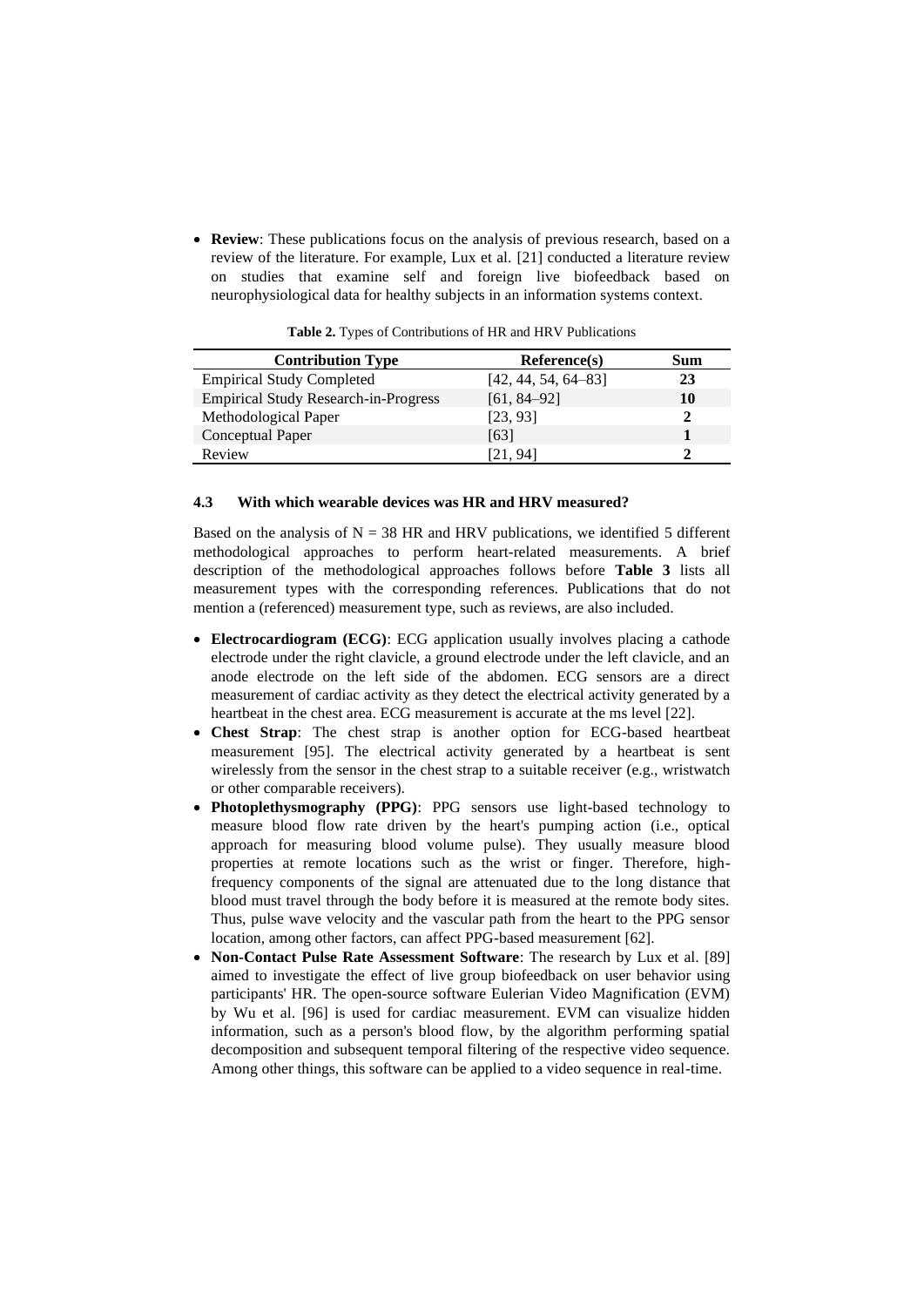• **Non-Contact PPG Algorithm Approach**: The algorithm proposed by Rouast et al. [23] leverages the slight variations in skin color that occur periodically with the user's pulse. This methodological approach would enable mobile HR measurements without interfering with the users' natural environment.

<span id="page-9-0"></span>

| <b>Measurement Type</b>                    | Reference(s)                                                          | <b>Sum</b> |
|--------------------------------------------|-----------------------------------------------------------------------|------------|
| Electrocardiogram                          | $[44, 66, 68-70, 73, 74,$<br>$76-78$ , $80-82$ , $85$ , $88$ ,<br>921 | 16         |
| <b>Chest Strap</b>                         | [54, 61, 64, 72, 75, 79,<br>86, 87, 93]                               | 9          |
| Photoplethysmography                       | [42, 65, 67, 71, 83]                                                  | 5          |
| Non-Contact Pulse Rate Assessment Software | [89]                                                                  |            |
| Non-Contact PPG Algorithm Approach         | [23]                                                                  |            |
| No (referenced) Measurement Type           | [21, 63, 84, 90, 91, 94]                                              | 6          |

**Table 3.** Types of HR and HRV Measurement in Reviewed Publications

To get a sense of the various devices which have been used in HR and HRV research, **[Table 4](#page-9-1)** shows details regarding the chest strap and PPG-based measurements. Apart from the publications in which no (referenced) measurement type was mentioned, these two measurement methods were used (completed studies) or are intended to be used (research-in-progress) in 46% of the studies. Specifically, we found the following results: Out of the 30 papers that performed heart-related measurements, 16 publications used an ECG (53%), 9 publications used a chest strap (30%), and 5 publications used a PPG sensor (16%). Another finding of our analysis is that out of the 9 publications that used a chest strap, the Polar H7 Heart Rate Sensor was used in most cases (see **[Table 4](#page-9-1)**).

**Table 4.** Devices in HR and HRV Measurement in Reviewed Publications

<span id="page-9-1"></span>

| <b>Type</b>        | <b>Device</b>                             | Reference(s)         |
|--------------------|-------------------------------------------|----------------------|
| <b>Chest Strap</b> | Dry electrode chest strap                 | [79]                 |
|                    | Garmin ANT+ Heart Rate Monitor            | [54]                 |
|                    | Polar H7 Heart Rate Sensor                | [61, 64, 86, 87, 93] |
|                    | Polar RS800                               | [72]                 |
|                    | Zephyr <sup>™</sup> BioHarness 3          | $[75]$               |
| <b>PPG</b>         | iHealth Feel Blood Pressure Monitor (BP5) | [83]                 |
|                    | LightStone Biofeedback Finger Sensors     | [42]                 |
|                    | Microsoft Band                            | [65]                 |
|                    | Scosche RHYTHM+™                          | [71]                 |
|                    | UFI BioLog <sup>TM</sup> (six-channel)    | [67]                 |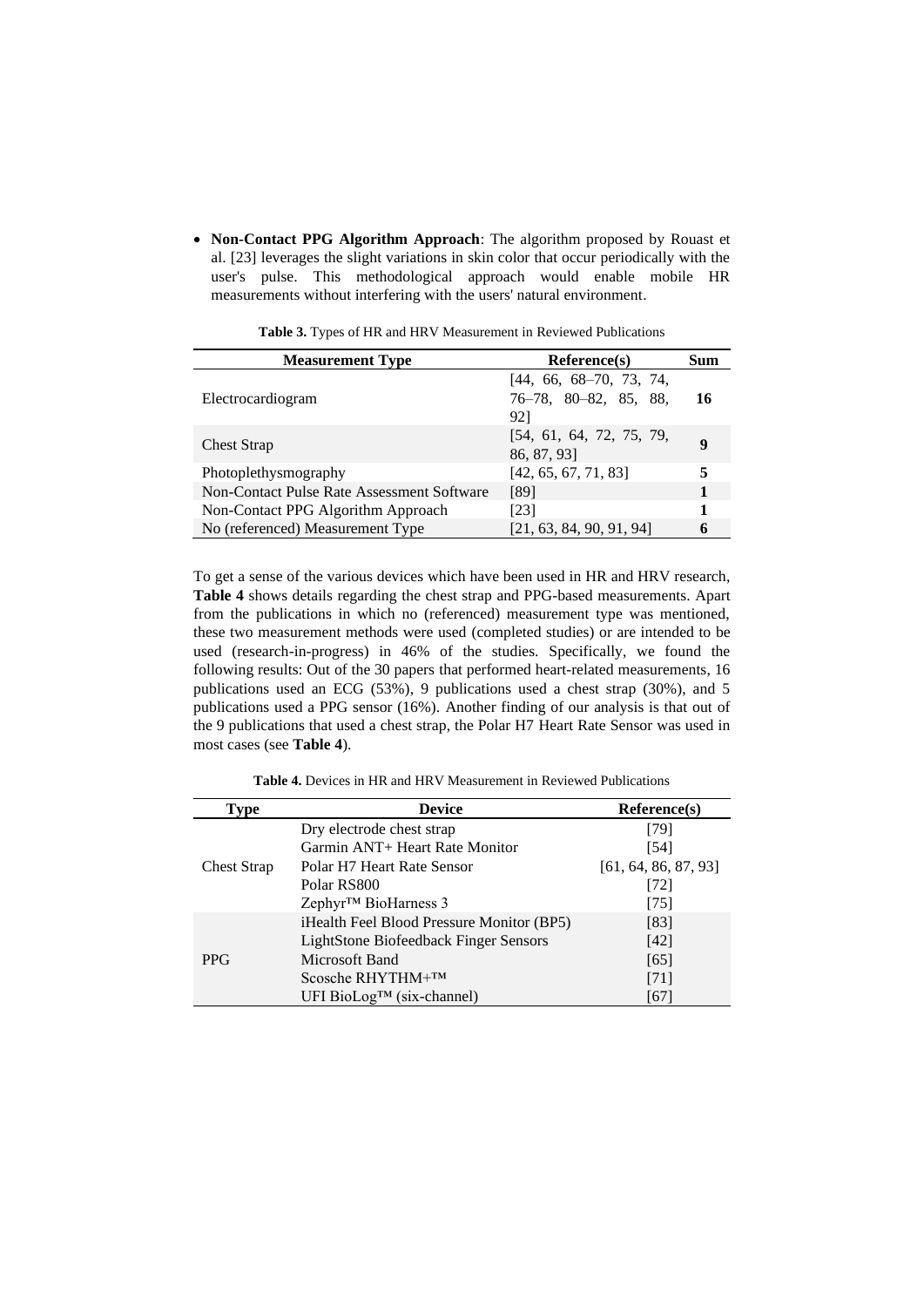#### **4.4 How reliable and valid are HR and HRV measurements based on wearable devices?**

This subsection examines the PPG-based measurement devices as identified in the HR and HRV publications from the reliability and validity perspectives. To this end, we conducted another literature search to identify validation studies on the measurement properties of a specific device (search protocol available upon request). Afterwards, **[Table 5](#page-11-1)** summarizes our results, which are described in detail below.

In general, PPG-based measurements are particularly susceptible to motion artifacts [54, 55], regardless of whether the device is a consumer device or a research device [97] (for examples of wearable devices for consumers, clinics, and research, please see Dunn et al. [15, p. 431]). Among others, the accuracy of such devices may depend on measurement site [55], applied pressure to the skin [98], ambient light [99], or various technological aspects of the light-based technology [100], including the use of red or green light, or the adopted PPG conditioning and processing [101], as well as the analysis of the reflected or transmitted light itself [102].

Of the 5 PPG-based measurement devices identified, only 1 device can be recommended based on current knowledge. Specifically, iHealth Feel Blood Pressure Monitor (BP5) has been successfully clinically evaluated for self/home measurement in adults [103] and for blood pressure measurement during pregnancy [104].

Regarding the LightStone biofeedback finger sensor, we did not find any relevant studies. In general, with this device, the user wears a sensor that measures HRV and skin conductance and navigates through a series of adventures on a video game-like interface. The aim is to achieve higher HRV through meditation skills and to gain better control over unconscious bodily processes. Users are encouraged to breathe deeply, and the games are stopped once users have developed a steady breathing cycle, resulting in increased HRV [105]. However, we could not find supporting evidence for reliability and/or validity and thus based on current knowledge we do neither recommend this wearable as consumer, nor as clinical or research device.

Regarding the three remaining devices (i.e., Microsoft Band, Scosche RHYTHM+ $TM$ , UFI BioLog $TM$ , we cannot make a recommendation for use in IS research. Tophøj et al. [106] evaluated the reliability and validity of the Microsoft Band and concluded that it does not accurately count steps during lower speed walking. For this reason, it is especially unsuitable for patient groups who walk more slowly during rehabilitation; moreover, it is not appropriate for indoor walking counts either. As to Scosche RHYTHM+™, Parak and Korhonen [107] evaluated accuracy using values from a reference ECG signal. Reliability values for HR estimation compared to the reference were approximately 77% (used accuracy level <5%). Navalta et al. [108] came to a similar conclusion. They determined HR in trail running by evaluating chest strap values (i.e., Polar H7 with various wearable technology devices). Reliability was approximately 79% (used accuracy level <5%). Concerning the UFI BioLog<sup>TM</sup> we found research by Carpenter et al. [109] who evaluated monitors for vasomotor symptom assessment. They concluded that current versions of these monitors may not be suitable for outpatient clinical trials. Specifically, they pointed to the lack of consistency between self-reported physical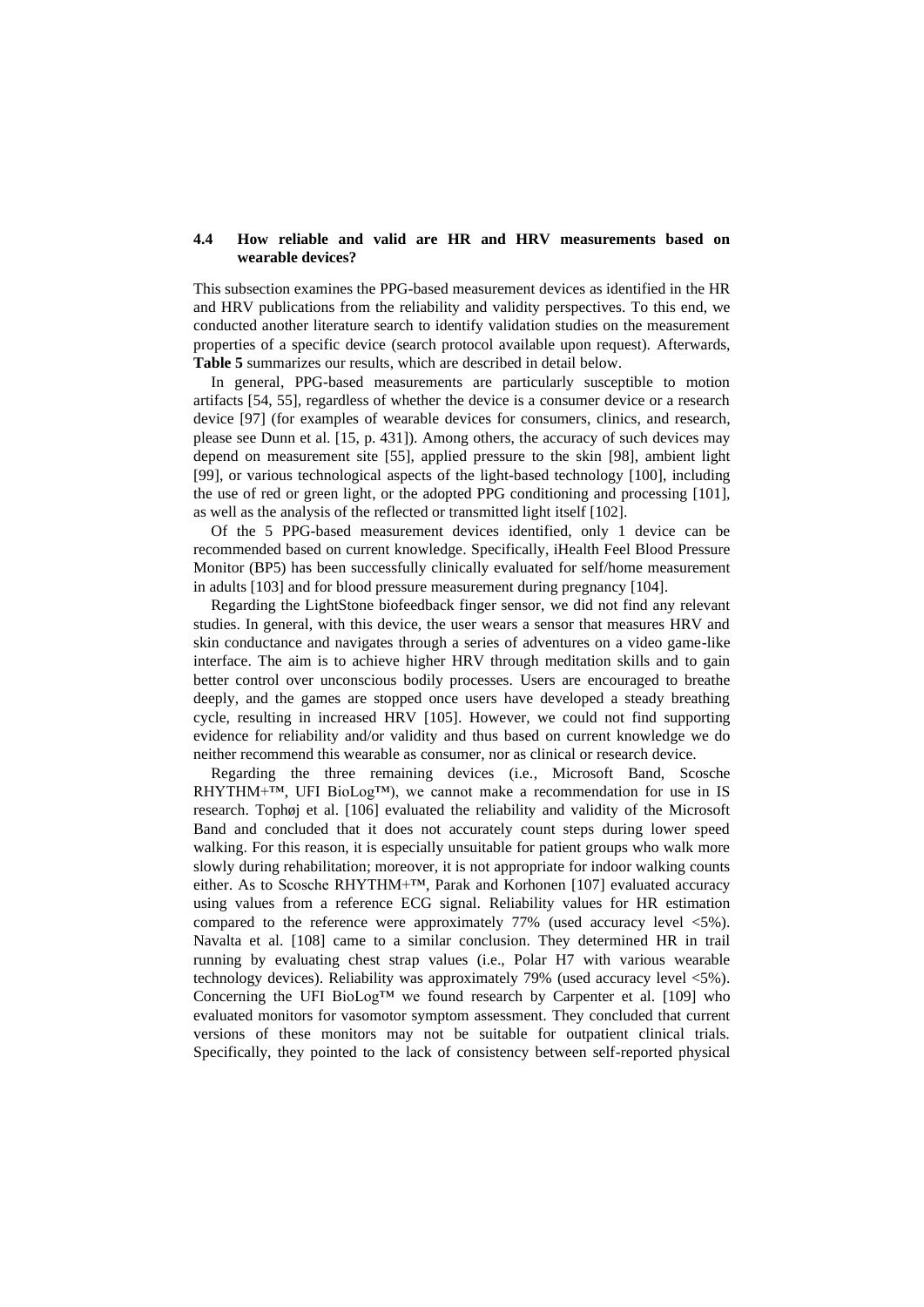activity and device-based measures of physical activity, such as HR measurement. Thus, due to lack of measurement accuracy, based on current knowledge we do not recommend these wearable devices, and this recommendation is independent from application context (consumer, clinical, or research).

<span id="page-11-1"></span>

| <b>Device</b>                                     | <b>Recommendation</b> | Reference(s) |
|---------------------------------------------------|-----------------------|--------------|
| <i>i</i> Health Feel Blood Pressure Monitor (BP5) | Recommended           | [103, 104]   |
| LightStone Biofeedback Finger Sensors             | <b>Ouestionable</b>   | [105]        |
| Microsoft Band                                    | Not recommended       | [106]        |
| Scosche RHYTHM $+TM$                              | Not recommended       | [107, 108]   |
| UFI BioLog <sup>TM</sup> (six-channel)            | Not recommended       | [109]        |

# <span id="page-11-0"></span>**5 Implications and Concluding Remarks**

Manufacturers of wearable devices must be concerned about reliability and validity. Increasingly, such devices are used in the workplace to capture biomarkers of workload in brain and body measurements [53]. In the NeuroIS researchers' toolbox, wearable devices are of increasing relevance. First, wearables have a low degree of intrusiveness (i.e., the extent to which a measurement instrument interferes with an ongoing task) [56]. The degree of intrusiveness is low because they provide a high degree of movement freedom during (experimental) task execution, a high degree of natural position (can be used in sitting or walking situations), and a low degree of invasiveness (neither devices must be inserted into the body, nor must electrodes be attached to the body or scalp). Therefore, wearables can be used in an ideal way for human-computer interaction studies in both laboratory and field environments [56]. Regarding information retrieval [110], interested IS researchers may note that other methodological aspects of wearable devices and HR and HRV measurement are discussed in more detail in other publications such as biomedical engineering (e.g., IEEE Transactions on Biomedical Engineering, Physiological Measurement, Sensors), health information management (e.g., International Journal of Medical Informatics), or health informatics publications (e.g., JAMIA).

However, important indicators of an individual's physiological state, such as HR or HRV, could provide an index of ANS activity [41, 42] to objectively measure a person's ability to respond to environmental demands [43]. Indeed, Taelman et al. [39] indicate that stress triggers physiological processes in the human body. Thereby, stress-related disorders, for example triggered by enhanced negative emotions or dysregulation of physiological functions, lead to an increase in HR and a decrease in HRV [51]. An altered ANS functions (e.g., reduced HRV) constitutes a physiological correlate of depression [41]. In fact, stressors can activate specific cognitive and affective processes and underlying brain mechanisms [111]. The response towards stressors "*may also result in the activation of biological stress mechanisms that span a number of physiological systems*" [28, p. 21]. For example, work interruptions can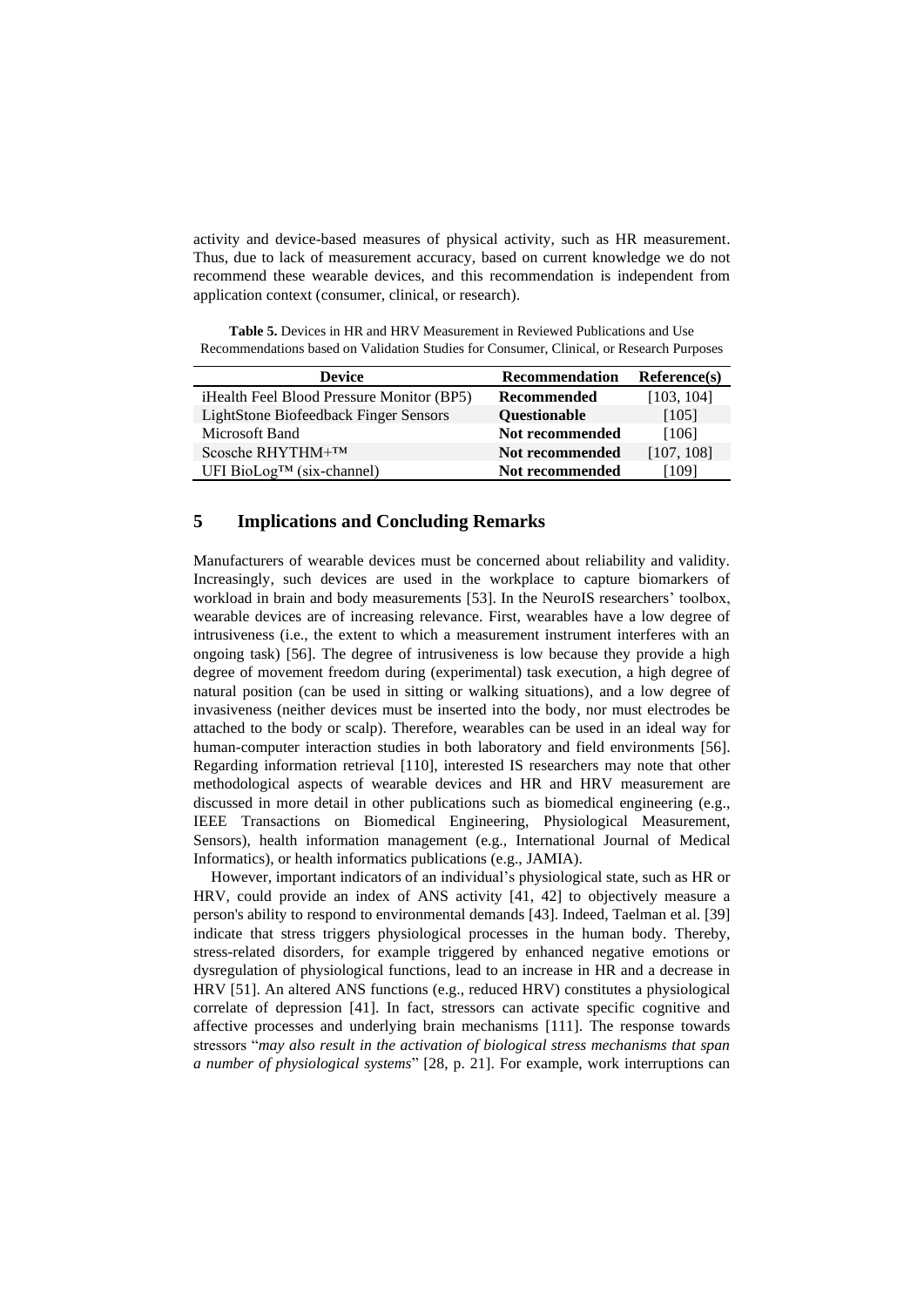lead to decreased psychological responsiveness to stress [112]. Apart from consequences on task performance (e.g., [113–116]), such interruptions can also lead to various negative psychological or performance-related outcomes (e.g., [117–119]). For this reason, wearables devices could be a potential early warning system to detect stress in the workplace in real time. More generally, designing stress-free workplaces in a digital world needs to be of high priority in economy and society because recent research shows that without appropriate measures, user stress can be significant (e.g., [120]). Especially because stress not only negatively affects the performance of companies, but also threatens the health of employees (e.g., [34]), this research domain holds great relevance in the future. However, an important precondition for use of such wearable devices in the workplace context, as well as in scientific research, is demonstration of reliability and validity of corresponding measurements.

<span id="page-12-0"></span>**[Table 6](#page-12-0)** outlines our review results. We conclude that further efforts are needed to advance the use of wearables in both in the work settings and in scientific research.

| <b>Research Question</b>                                                                  | <b>Implications</b>                                                                                                                                                                                                                                                                                                                                                                                                                                              |
|-------------------------------------------------------------------------------------------|------------------------------------------------------------------------------------------------------------------------------------------------------------------------------------------------------------------------------------------------------------------------------------------------------------------------------------------------------------------------------------------------------------------------------------------------------------------|
| Who published HR<br>and HRV research?                                                     | Research on HR and HRV is still relatively scarce. Our results show<br>that there is a relatively small group of active authors (see Figure 1).<br>The small absolute number of highly engaged researchers can be<br>seen critical, yet a high level of inequality is not observed.                                                                                                                                                                              |
| What kind of HR<br>and HRV research<br>has been published?                                | The field of HR and HRV research is still in a relatively nascent<br>stage. As evidence for this conclusion, we identified only two<br>methodological and one conceptual contribution (see Table 2). Our<br>results indicate that that in the analysis period 2011-2021, there was<br>no year in which more than seven papers were published.                                                                                                                    |
| With which<br>wearable devices<br>was HR and HRV<br>measured?                             | Our review indicates that HR and HRV are predominantly<br>investigated with ECG. However, there are already contributions in<br>which measurements are made with a chest strap or with PPG<br>sensors (see Table 3 and Table 4). We suspect that technological<br>advances will create even more opportunities for researchers in this<br>research field and expect a rising number of additional publications<br>in the coming years based on wearable devices. |
| How reliable and<br>valid are HR and<br>HRV measurements<br>based on wearable<br>devices? | Wearable devices can measure HR and HRV in a reliable and valid<br>way. Based on the little current evidence in most cases both<br>reliability and validity of measurements are doubtful (see <b>Table 5</b> ).<br>For wearables to be used in both commercial and academic settings,<br>further theoretical and methodological contributions are needed.                                                                                                        |

**Table 6.** Overview of Implications for Research

#### **6 Acknowledgements**

This research was funded by the Austrian Science Fund (FWF) as part of the project "Technostress in Organizations" (project number: P 30865) at the University of Applied Sciences Upper Austria.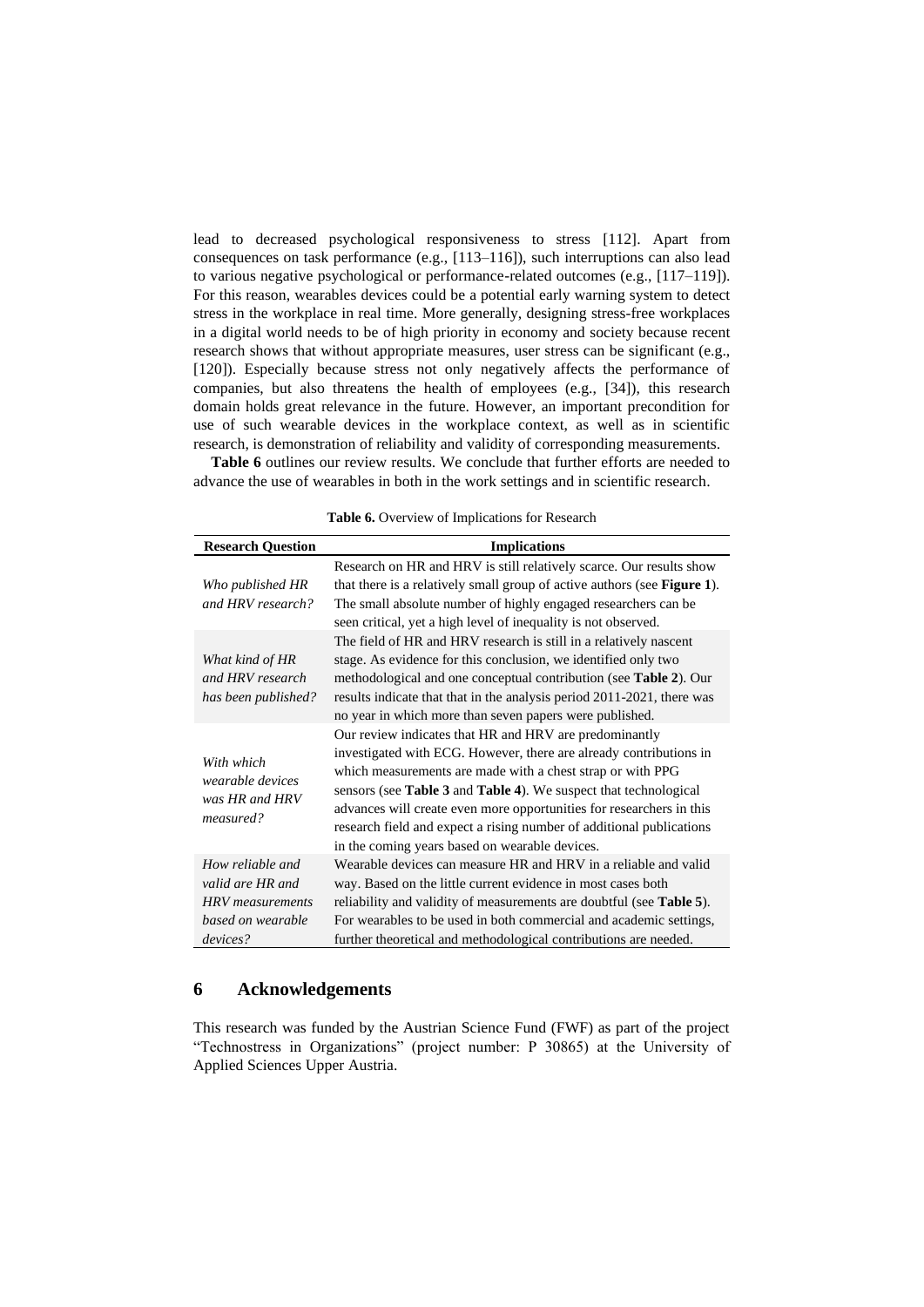## **References**

- 1. Gray, J., Rumpe, B.: Models for digitalization. Softw. Syst. Model. 14, 1319–1320 (2015)
- 2. Bardhan, I., Chen, H., Karahanna, E.: Connecting systems, data, and people: A multidisciplinary research roadmap for chronic disease management. MIS Q. 44, 185– 200 (2020)
- 3. Maltseva, K.: Wearables in the workplace: The brave new world of employee engagement. Bus. Horiz. 63, 493–505 (2020)
- 4. Reid, R.C., Mahbub, I.: Wearable self-powered biosensors. Curr. Opin. Electrochem. 19, 55–62 (2020)
- 5. Qaim, W. Bin, Ometov, A., Molinaro, A., Lener, I., Campolo, C., Lohan, E.S., Nurmi, J.: Towards energy efficiency in the internet of wearable things: A systematic review. IEEE Access. 8, 175412–175435 (2020)
- 6. Kalantari, M.: Consumers adoption of wearable technologies: Literature review, synthesis, and future research agenda. Int. J. Technol. Mark. 12, 274–307 (2017)
- 7. Jacobs, J. V., Hettinger, L.J., Huang, Y.-H., Jeffries, S., Lesch, M.F., Simmons, L.A., Verma, S.K., Willetts, J.L.: Employee acceptance of wearable technology in the workplace. Appl. Ergon. 78, 148–156 (2019)
- 8. Ferreira, J.J., Fernandes, C.I., Rammal, H.G., Veiga, P.M.: Wearable technology and consumer interaction: A systematic review and research agenda. Comput. Human Behav. 118, 106710 (2021)
- 9. Nanjappan, V., Liang, H.-N., Wang, W., Man, K.L.: Big data: A classification of acquisition and generation methods. In: Hsu, H.-H., Chang, C.-Y., and Hsu, C.-H. (eds.) Big Data Analytics for Sensor-Network Collected Intelligence: A volume in Intelligent Data-Centric Systems. pp. 3–20. Elsevier, London (2017)
- 10. Seneviratne, S., Hu, Y., Nguyen, T., Lan, G., Khalifa, S., Thilakarathna, K., Hassan, M., Seneviratne, A.: A survey of wearable devices and challenges. IEEE Commun. Surv. Tutorials. 19, 2573–2620 (2017)
- 11. Gartner: Gartner forecasts global spending on wearable devices to total \$81.5 billion in 2021, https://www.gartner.com/en/newsroom/press-releases/2021-01-11-gartnerforecasts-global-spending-on-wearable-devices-to-total-81-5-billion-in-2021 (Accessed on August 13, 2021)
- 12. Williamson, J., Liu, Q., Lu, F., Mohrman, W., Li, K., Dick, R., Shang, L.: Data sensing and analysis: Challenges for wearables. In: The 20th Asia and South Pacific Design Automation Conference. pp. 136–141. IEEE, Chiba (2015)
- 13. Isravel, D.P., Arulkumar, D., Raimond, K., Issac, B.: A novel framework for quality care in assisting chronically impaired patients with ubiquitous computing and ambient intelligence technologies. In: Peter, J.D. and Fernandes, S.L. (eds.) Systems Simulation and Modeling for Cloud Computing and Big Data Applications: A volume in Advances in ubiquitous sensing applications for healthcare. pp. 61–79. Elsevier, London (2020)
- 14. Mertz, L.: Are wearables safe?: We carry our smart devices with us everywhere even to bed - but have we been sleeping with the enemy, or are cautionary tales overinflated? IEEE Pulse. 7, 39–43 (2016)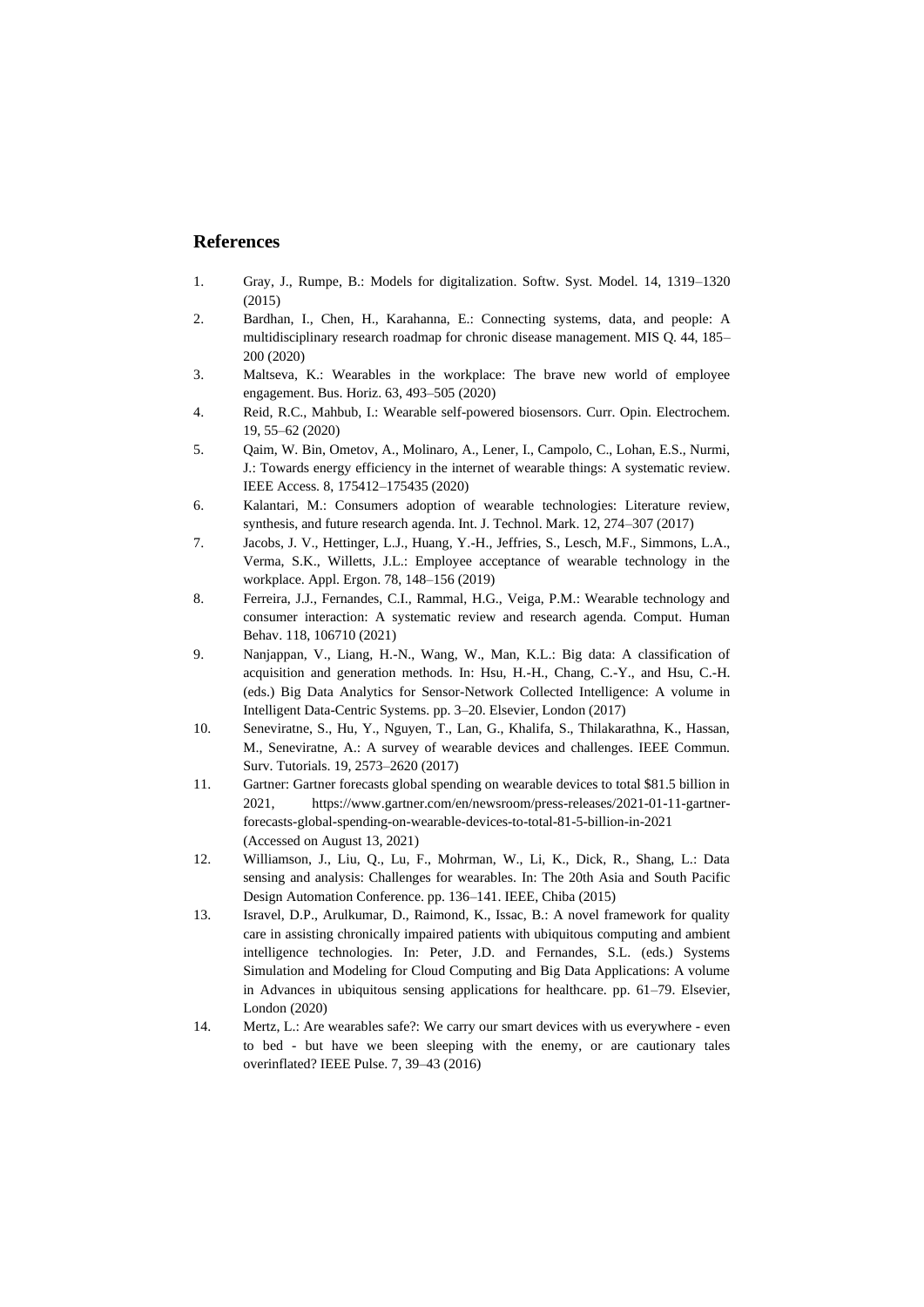- 15. Dunn, J., Runge, R., Snyder, M.: Wearables and the medical revolution. Per. Med. 15, 429–448 (2018)
- 16. Piwek, L., Ellis, D.A., Andrews, S., Joinson, A.: The rise of consumer health wearables: Promises and barriers. PLOS Med. 13, e1001953 (2016)
- 17. Apple Inc.: Apple Watch Series 6, https://www.apple.com/apple-watch-series-6/ (Accessed on August 13, 2021)
- 18. Agarwal, R., Dugas, M., Gao, G. (Gordon), Kannan, P.K.: Emerging technologies and analytics for a new era of value-centered marketing in healthcare. J. Acad. Mark. Sci. 48, 9–23 (2020)
- 19. Riedl, R., Banker, R.D., Benbasat, I., Davis, F.D., Dennis, A.R., Dimoka, A., Gefen, D., Gupta, A., Ischebeck, A., Kenning, P.H., Müller-Putz, G.R., Pavlou, P.A., Straub, D.W., vom Brocke, J., Weber, B.: On the foundations of NeuroIS: Reflections on the Gmunden Retreat 2009. Commun. Assoc. Inf. Syst. 27, 243–264 (2010)
- 20. Riedl, R., Davis, F.D., Banker, R.D., Kenning, P.H.: Neuroscience in information systems research: Applying knowledge of brain functionality without neuroscience tools. Springer, Cham (2017)
- 21. Lux, E., Adam, M.T.P., Dorner, V., Helming, S., Knierim, M.T., Weinhardt, C.: Live biofeedback as a user interface design element: A review of the literature. Commun. Assoc. Inf. Syst. 43, 257–296 (2018)
- 22. Riedl, R., Léger, P.-M.: Fundamentals of NeuroIS: Information systems and the brain. Springer, Berlin Heidelberg (2016)
- 23. Rouast, P. V., Adam, M.T.P., Cornforth, D.J., Lux, E., Weinhardt, C.: Using contactless heart rate measurements for real-time assessment of affective states. In: Davis, F.D., Riedl, R., vom Brocke, J., Léger, P.-M., and Randolph, A.B. (eds.) Information Systems and Neuroscience: Gmunden Retreat on NeuroIS 2016. LNISO, vol. 16, pp. 157–163. Springer, Cham (2017)
- 24. Dimoka, A., Davis, F.D., Gupta, A., Pavlou, P.A., Banker, R.D., Dennis, A.R., Ischebeck, A., Müller-Putz, G.R., Benbasat, I., Gefen, D., Kenning, P.H., Riedl, R., vom Brocke, J., Weber, B.: On the use of neurophysiological tools in IS research: Developing a research agenda for NeuroIS. MIS Q. 36, 679–702 (2012)
- 25. Peate, I.: Anatomy and physiology, 8. The circulatory system. Br. J. Healthc. Assist. 12, 62–67 (2018)
- 26. Nanchen, D.: Resting heart rate: What is normal? Heart. 104, 1048–1049 (2018)
- 27. Peate, I.: The heart: An amazing organ. Br. J. Healthc. Assist. 15, 72–77 (2021)
- 28. Madani, M.M., Golts, E.: Cardiovascular anatomy. In: Reference Module in Biomedical Sciences. Elsevier (2014)
- 29. Olshansky, B., Chung, M.K., Pogwizd, S.M., Goldschlager, N.: Sinus node: Normal and abnormal rhythms. In: Olshansky, B., Chung, M.K., Pogwizd, S.M., and Goldschlager, N. (eds.) Arrhythmia Essentials. 2<sup>nd</sup> Edition, pp. 1-27. Elsevier, Philadelphia (2017)
- 30. Severs, N.J.: Constituent cells of the heart and isolated cell models in cardiovascular research. In: Piper, H.M. and Isenberg, G. (eds.) Isolated Adult Cardiomyocytes: Structure and Metabolism. pp. 3–41. CRC Press, Boca Raton (2019)
- 31. Moorman, A.F.M., de Jong, F., Denyn, M.M.F.J., Lamers, W.H.: Development of the cardiac conduction system. Circ. Res. 82, 629–644 (1998)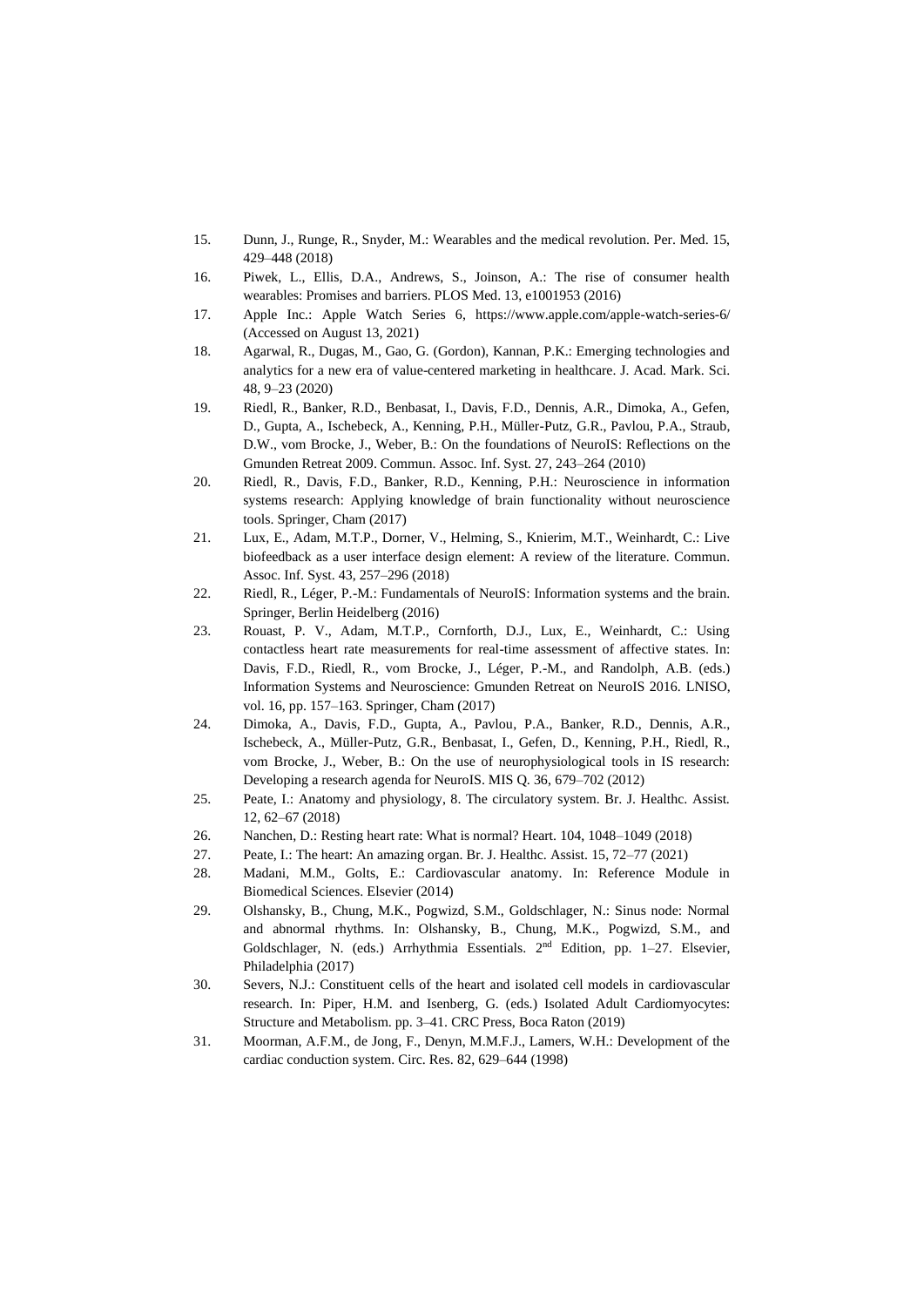- 32. Jänig, W.: Autonomic nervous system. In: Schmidt, R.F. and Thews, G. (eds.) Human Physiology. 2<sup>nd</sup> Edition, pp. 333-370. Springer, Berlin Heidelberg (1989)
- 33. Gabella, G.: Autonomic nervous system. In: eLS. Wiley, Chichester (2012)
- 34. Riedl, R.: On the biology of technostress: Literature review and research agenda. ACM SIGMIS Database DATABASE Adv. Inf. Syst. 44, 18–55 (2013)
- 35. Noyes, F.R., Barber-Westin, S.D.: Diagnosis and treatment of complex regional pain syndrome. In: Noyes, F.R. (ed.) Noyes' knee disorders: Surgery, rehabilitation, clinical outcomes. 2 nd Edition, pp. 1122–1160. Elsevier, Philadelphia (2017)
- 36. Fritz, S., Chaitow, L., Hymel, G.M.: Review of pertinent anatomy and physiology. In: Fritz, S., Chaitow, L., and Hyme, G.M. (eds.) Clinical Massage in the Healthcare Setting. pp. 140–195. Elsevier, St. Louis (2008)
- 37. Stein, P.K., Pu, Y.: Heart rate variability, sleep and sleep disorders. Sleep Med. Rev. 16, 47–66 (2012)
- 38. Florea, V.G., Cohn, J.N.: The autonomic nervous system and heart failure. Circ. Res. 114, 1815–1826 (2014)
- 39. Taelman, J., Vandeput, S., Spaepen, A., Van Huffel, S.: Influence of mental stress on heart rate and heart rate variability. In: Sloten, J. van der, Verdonck, P., Nyssen, M., and Haueisen, J. (eds.) 4th European Conference of the International Federation for Medical and Biological Engineering: ECIFMBE 2008 23–27 November 2008 Antwerp, Belgium. IFMBE, vol. 22, pp. 1366–1369. Springer, Berlin Heidelberg (2009)
- 40. Djurica, D., Mendling, J.: The influence of negative emotion as affective state on conceptual models comprehension. In: Davis, F.D., Riedl, R., vom Brocke, J., Léger, P.-M., Randolph, A.B., and Fischer, T. (eds.) Information Systems and Neuroscience: NeuroIS Retreat 2020. LNISO, vol. 43, pp. 145–152. Springer, Cham (2020)
- 41. Patron, E., Messerotti Benvenuti, S., Favretto, G., Gasparotto, R., Palomba, D.: Depression and reduced heart rate variability after cardiac surgery: The mediating role of emotion regulation. Auton. Neurosci. 180, 53–58 (2014)
- 42. Sheng, H., Joginapelly, T.: Effects of web atmospheric cues on users' emotional responses in e-commerce. AIS Trans. Human-Computer Interact. 4, 1–24 (2012)
- 43. Francis, H.M., Penglis, K.M., McDonald, S.: Manipulation of heart rate variability can modify response to anger-inducing stimuli. Soc. Neurosci. 11, 545–552 (2016)
- 44. Léger, P.-M., Davis, F.D., Cronan, T.P., Perret, J.: Neurophysiological correlates of cognitive absorption in an enactive training context. Comput. Human Behav. 34, 273– 283 (2014)
- 45. Kreibig, S.D.: Autonomic nervous system activity in emotion: A review. Biol. Psychol. 84, 394–421 (2010)
- 46. Löw, A., Lang, P.J., Smith, J.C., Bradley, M.M.: Both predator and prey: Emotional arousal in threat and reward. Psychol. Sci. 19, 865–873 (2008)
- 47. Cowan, M.J.: Measurement of heart rate variability. West. J. Nurs. Res. 17, 32–48 (1995)
- 48. Malik, M., Bigger, J.T., Camm, A.J., Kleiger, R.E., Malliani, A., Moss, A.J., Schwartz, P.J.: Heart rate variability: Standards of measurement, physiological interpretation, and clinical use. Eur. Heart J. 17, 354–381 (1996)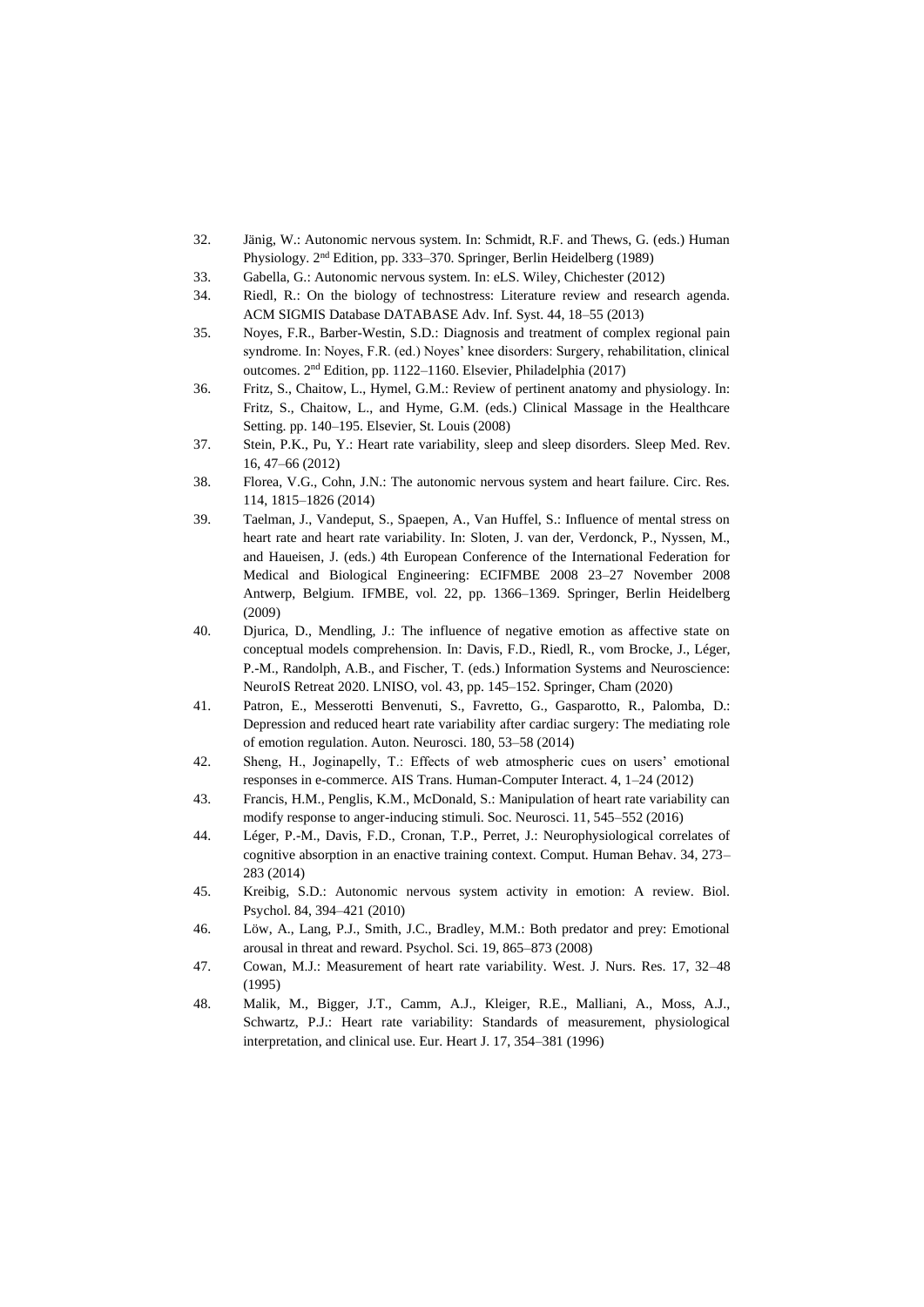- 49. Cysarz, D., Lange, S., Matthiessen, P.F., Leeuwen, P. van: Regular heartbeat dynamics are associated with cardiac health. Am. J. Physiol. Integr. Comp. Physiol. 292, R368– R372 (2007)
- 50. Maier, S.U., Hare, T.A.: Higher heart-rate variability is associated with ventromedial prefrontal cortex activity and increased resistance to temptation in dietary self-control challenges. J. Neurosci. 37, 446–455 (2017)
- 51. Yates, D.: Heightening the threat. Nat. Rev. Neurosci. 22, 4–5 (2021)
- 52. Ayaz, H., Shewokis, P.A., Bunce, S., Izzetoglu, K., Willems, B., Onaral, B.: Optical brain monitoring for operator training and mental workload assessment. Neuroimage. 59, 36–47 (2012)
- 53. Mark, J., Curtin, A., Kraft, A., Sargent, A., Perez, A., Friedman, L., Barkan, A., Sands, T., Casebeer, W., Ziegler, M., Ayaz, H.: Multimodal cognitive workload assessment using EEG, fNIRS, ECG, EOG, PPG, and eye-tracking. Front. Hum. Neurosci. 12, (2018)
- 54. Konok, V., Pogány, Á., Miklósi, Á.: Mobile attachment: Separation from the mobile phone induces physiological and behavioural stress and attentional bias to separationrelated stimuli. Comput. Human Behav. 71, 228–239 (2017)
- 55. Maeda, Y., Sekine, M., Tamura, T.: Relationship between measurement site and motion artifacts in wearable reflected photoplethysmography. J. Med. Syst. 35, 969– 976 (2011)
- 56. Riedl, R., Davis, F.D., Hevner, A.R.: Towards a NeuroIS research methodology: Intensifying the discussion on methods, tools, and measurement. J. Assoc. Inf. Syst. 15, I–XXXV (2014)
- 57. Riedl, R., Fischer, T., Léger, P.-M., Davis, F.D.: A decade of NeuroIS research: Progress, challenges, and future directions. ACM SIGMIS Database DATABASE Adv. Inf. Syst. 51, 13–54 (2020)
- 58. Webster, J., Watson, R.T.: Analyzing the past to prepare for the future: Writing a literature review. MIS Q. 26, xiii–xxiii (2002)
- 59. Kitchenham, B., Charters, S.: Guidelines for performing systematic literature reviews in software engineering version 2.3. EBSE Technical Report EBSE-2007-01, Keele University and University of Durham (2007)
- 60. vom Brocke, J., Simons, A., Niehaves, B., Riemer, K., Plattfaut, R., Cleven, A.: Reconstructing the giant: On the importance of rigour in documenting the literature search process. In: Newell, S., Whitley, E.A., Pouloudi, N., Wareham, J., and Mathiassen, L. (eds.) 17th European Conference on Information Systems (2009)
- 61. Hermes, A., Riedl, R.: Exploring the influence of personality traits on affective customer experiences in retailing: Combination of heart rate variability (HRV) and self-report measures. In: Davis, F.D., Riedl, R., vom Brocke, J., Léger, P.-M., Randolph, A.B., and Müller-Putz, G.R. (eds.) NeuroIS Retreat 2021. pp. 29–38. http://www.neurois.org/wp-content/uploads/2021/09/NeuroIS-Retreat-2021-Preprint-Proceedings.pdf (2021)
- 62. Weber, B., Fischer, T., Riedl, R.: Brain and autonomic nervous system activity measurement in software engineering: A systematic literature review. J. Syst. Softw. 178, 110946 (2021)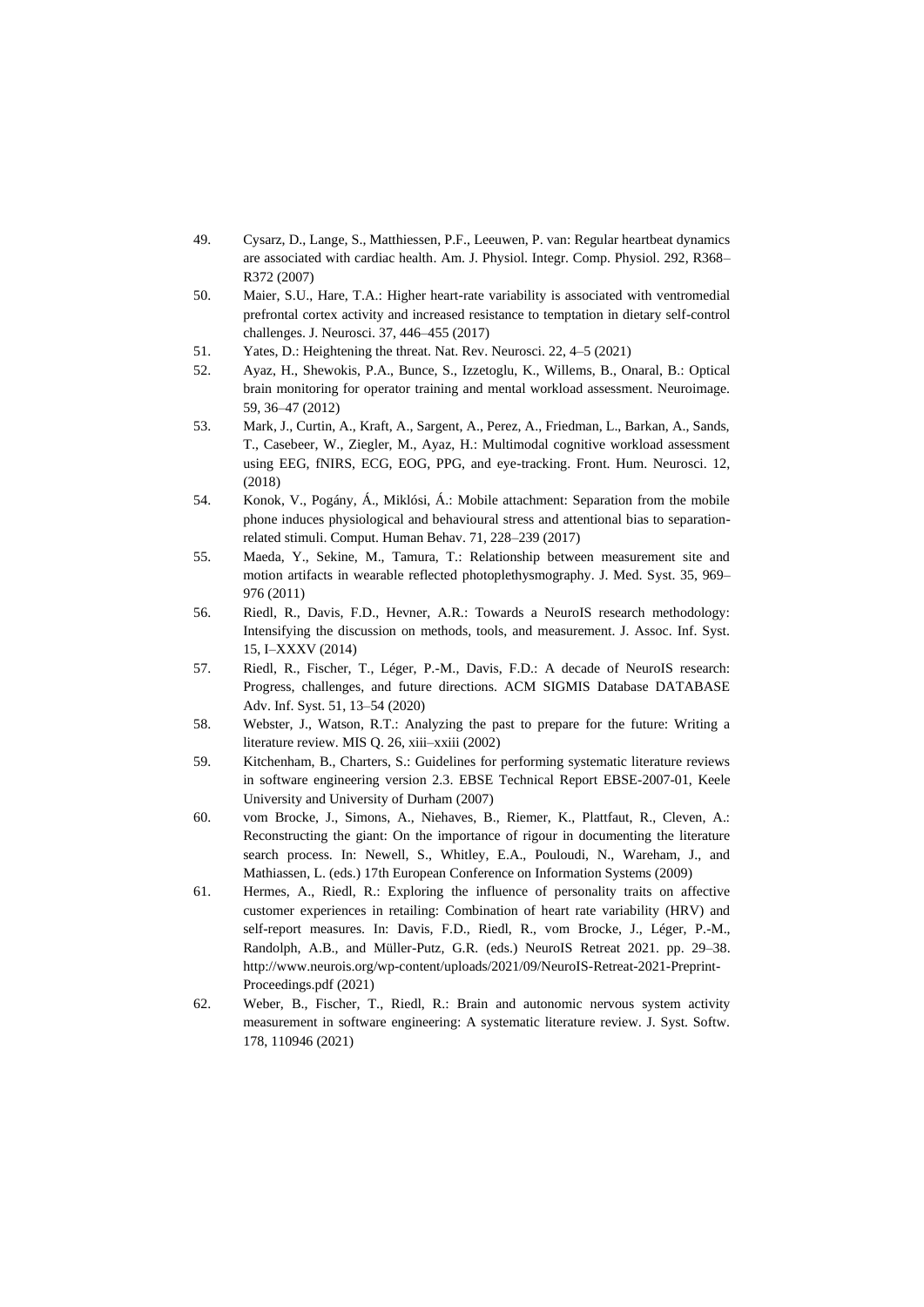- 63. Roy, S.N., Srivastava, S.K., Gururajan, R.: Integrating wearable devices and recommendation system: Towards a next generation healthcare service delivery. J. Inf. Technol. Theory Appl. 19, 4–31 (2018)
- 64. Fischer, T., Riedl, R.: Technostress measurement in the field: A case report. In: Davis, F.D., Riedl, R., vom Brocke, J., Léger, P.-M., Randolph, A.B., and Fischer, T. (eds.) Information Systems and Neuroscience: NeuroIS Retreat 2020. LNISO, vol. 43, pp. 71–78. Springer, Cham (2020)
- 65. Gaskin, J., Jenkins, J., Meservy, T., Steffen, J., Payne, K.: Using wearable devices for non-invasive, inexpensive physiological data collection. In: Hawaii International Conference on System Sciences. pp. 597–605 (2017)
- 66. Hariharan, A., Dorner, V., Adam, M.T.P.: Impact of cognitive workload and emotional arousal on performance in cooperative and competitive interactions. In: Davis, F.D., Riedl, R., vom Brocke, J., Léger, P.-M., and Randolph, A.B. (eds.) Information Systems and Neuroscience: Gmunden Retreat on NeuroIS 2016. LNISO, vol. 16, pp. 35–42. Springer, Cham (2017)
- 67. Jensen, M., Piercy, C., Elzondo, J., Twyman, N., Valacich, J., Miller, C., Lee, Y.-H., Dunbar, N., Bessarabova, E., Burgoon, J., Adame, B., Wilson, S.: Exploring failure and engagement in a complex digital training game: A multi-method examination. AIS Trans. Human-Computer Interact. 8, 1–20 (2016)
- 68. Kothgassner, O.D., Felnhofer, A., Hlavacs, H., Beutl, L., Palme, R., Kryspin-Exner, I., Glenk, L.M.: Salivary cortisol and cardiovascular reactivity to a public speaking task in a virtual and real-life environment. Comput. Human Behav. 62, 124–135 (2016)
- 69. Lutz, B., Adam, M.T.P., Feuerriegel, S., Pröllochs, N., Neumann, D.: Affective information processing of fake news: Evidence from NeuroIS. In: Davis, F.D., Riedl, R., vom Brocke, J., Léger, P.-M., Randolph, A.B., and Fischer, T. (eds.) Information Systems and Neuroscience: NeuroIS Retreat 2019. LNISO, vol. 32, pp. 121–128. Springer, Cham (2020)
- 70. Lutz, B., Adam, M.T.P., Feuerriegel, S., Pröllochs, N., Neumann, D.: Identifying linguistic cues of fake news associated with cognitive and affective processing: Evidence from NeuroIS. In: Davis, F.D., Riedl, R., vom Brocke, J., Léger, P.-M., Randolph, A.B., and Fischer, T. (eds.) Information Systems and Neuroscience: NeuroIS Retreat 2020. LNISO, vol. 43, pp. 16–23. Springer, Cham (2020)
- 71. Öksüz, N., Biswas, R., Shcherbatyi, I., Maass, W.: Measuring biosignals of overweight and obese children for real-time feedback and predicting performance. In: Davis, F.D., Riedl, R., vom Brocke, J., Léger, P.-M., and Randolph, A.B. (eds.) Information Systems and Neuroscience: Gmunden Retreat on NeuroIS 2017. LNISO, vol. 25, pp. 185–193. Springer, Cham (2018)
- 72. Ortiz de Guinea, A., Webster, J.: An investigation of information systems use patterns: Technological events as triggers, the effect of time, and consequences for performance. MIS Q. 37, 1165–1188 (2013)
- 73. Shalom, J.G., Israeli, H., Markovitzky, O., Lipsitz, J.D.: Social anxiety and physiological arousal during computer mediated vs. face to face communication. Comput. Human Behav. 44, 202–208 (2015)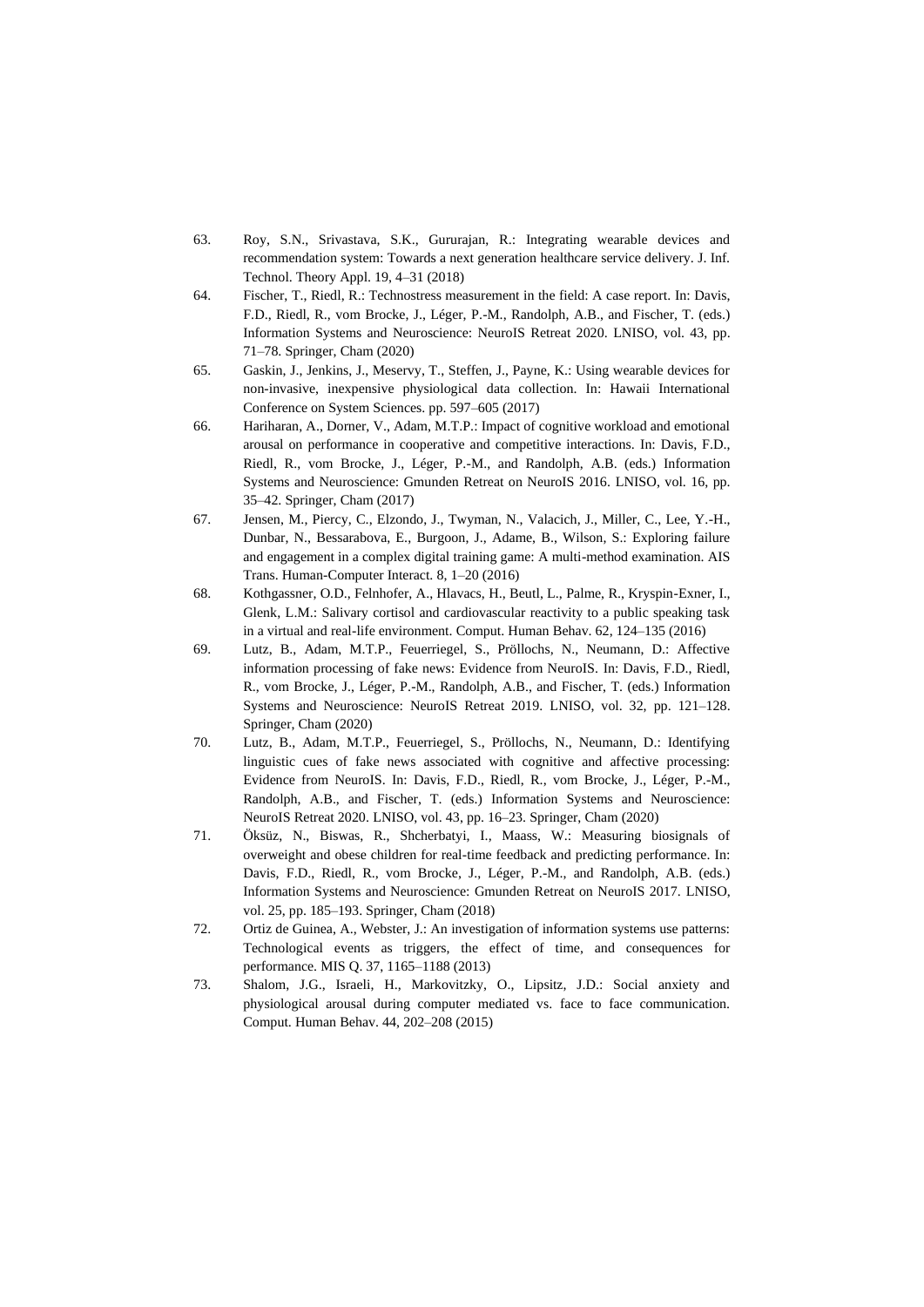- 74. Teubner, T., Adam, M.T.P., Riordan, R.: The impact of computerized agents on immediate emotions, overall arousal and bidding behavior in electronic auctions. J. Assoc. Inf. Syst. 16, 838–879 (2015)
- 75. Tozman, T., Magdas, E.S., MacDougall, H.G., Vollmeyer, R.: Understanding the psychophysiology of flow: A driving simulator experiment to investigate the relationship between flow and heart rate variability. Comput. Human Behav. 52, 408– 418 (2015)
- 76. Walla, P., Lozovic, S.: The effect of technology on human social perception: A multimethods NeuroIS pilot investigation. In: Davis, F.D., Riedl, R., vom Brocke, J., Léger, P.-M., Randolph, A.B., and Fischer, T. (eds.) Information Systems and Neuroscience: NeuroIS Retreat 2019. LNISO, vol. 32, pp. 63–71. Springer, Cham (2020)
- 77. Adam, M.T.P., Gamer, M., Krämer, J., Weinhardt, C.: Measuring emotions in electronic markets. In: International Conference on Information Systems (2011)
- 78. Adam, M.T.P., Krämer, J., Weinhardt, C.: Excitement up! Price down! Measuring emotions in Dutch auctions. Int. J. Electron. Commer. 17, 7–40 (2012)
- 79. Astor, P.J., Adam, M.T.P., Jerčić, P., Schaaff, K., Weinhardt, C.: Integrating biosignals into information systems: A NeuroIS tool for improving emotion regulation. J. Manag. Inf. Syst. 30, 247–278 (2013)
- 80. Barral, O., Kosunen, I., Jacucci, G.: No need to laugh out loud: Predicting humor appraisal of comic strips based on physiological signals in a realistic environment. ACM Trans. Comput. Interact. 24, 1–29 (2018)
- 81. Buettner, R., Bachus, L., Konzmann, L., Prohaska, S.: Asking both the user's heart and its owner: Empirical evidence for substance dualism. In: Davis, F.D., Riedl, R., vom Brocke, J., Léger, P.-M., and Randolph, A.B. (eds.) Information Systems and Neuroscience: NeuroIS Retreat 2018. LNISO, vol. 29, pp. 251–257. Springer, Cham (2019)
- 82. Cipresso, P., Serino, S., Gaggioli, A., Albani, G., Mauro, A., Riva, G.: Psychometric modeling of the pervasive use of Facebook through psychophysiological measures: Stress or optimal experience? Comput. Human Behav. 49, 576–587 (2015)
- 83. Clayton, R.B., Leshner, G., Almond, A.: The extended iSelf: The impact of iPhone separation on cognition, emotion, and physiology. J. Comput. Commun. 20, 119–135 (2015)
- 84. Fallon, M., Spohrer, K., Heinzl, A.: Wearable devices: A physiological and selfregulatory intervention for increasing attention in the workplace. In: Davis, F.D., Riedl, R., vom Brocke, J., Léger, P.-M., and Randolph, A.B. (eds.) Information Systems and Neuroscience: NeuroIS Retreat 2018. LNISO, vol. 29, pp. 229–238. Springer, Cham (2019)
- 85. Friemel, C., Morana, S., Pfeiffer, J., Maedche, A.: On the role of users' cognitiveaffective states for user assistance invocation. In: Davis, F.D., Riedl, R., vom Brocke, J., Léger, P.-M., and Randolph, A.B. (eds.) Information Systems and Neuroscience: Gmunden Retreat on NeuroIS 2017. LNISO, vol. 25, pp. 37–46. Springer, Cham (2018)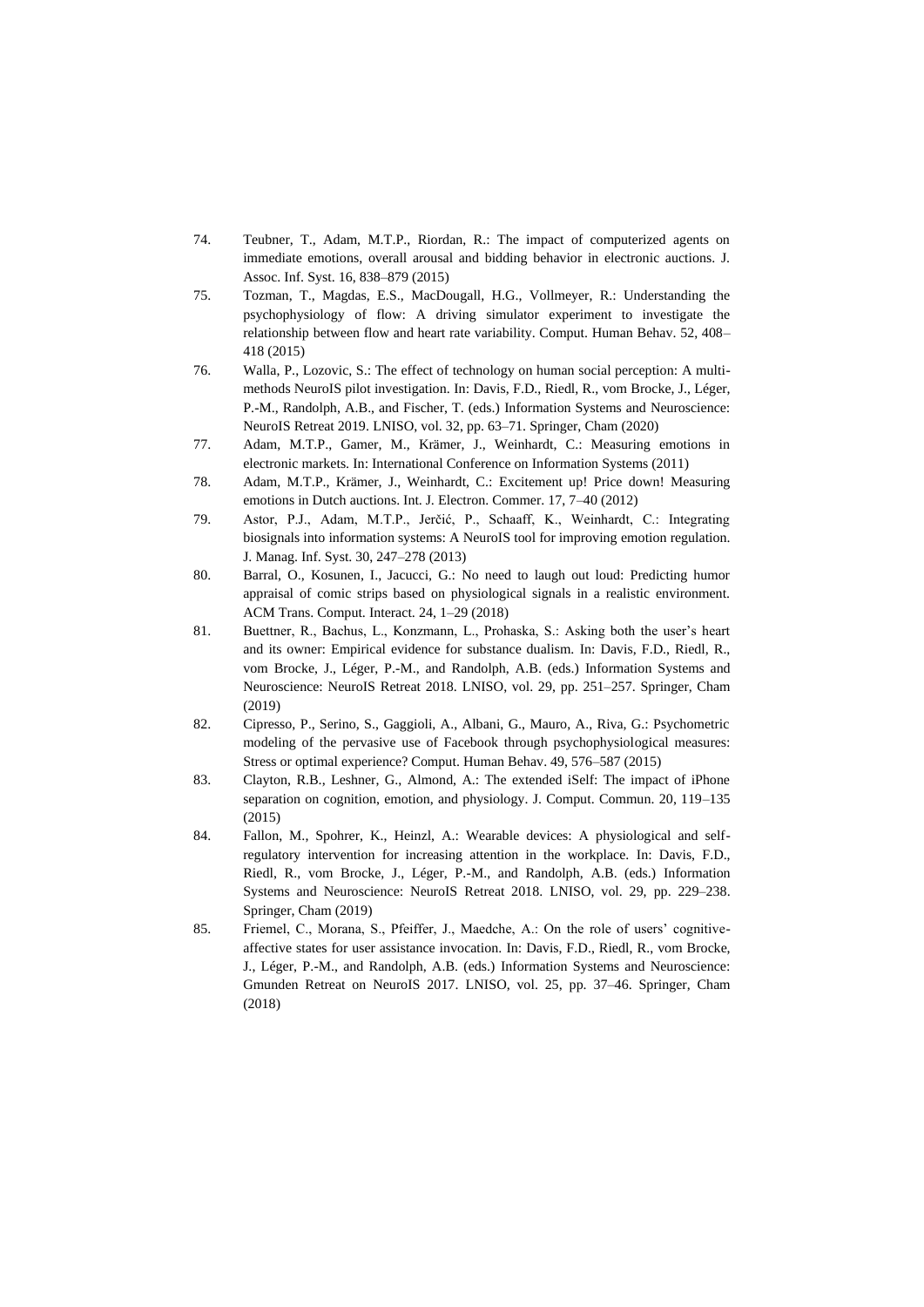- 86. Jahn, K., Kordyaka, B., Ressing, C., Roeding, K., Niehaves, B.: Designing selfpresence in immersive virtual reality to improve cognitive performance—A research proposal. In: Davis, F.D., Riedl, R., vom Brocke, J., Léger, P.-M., Randolph, A.B., and Fischer, T. (eds.) Information Systems and Neuroscience: NeuroIS Retreat 2019. LNISO, vol. 32, pp. 83–91. Springer, Cham (2020)
- 87. Kalischko, T., Fischer, T., Riedl, R.: Techno-unreliability: A pilot study in the field. In: Davis, F.D., Riedl, R., vom Brocke, J., Léger, P.-M., Randolph, A.B., and Fischer, T. (eds.) Information Systems and Neuroscience: NeuroIS Retreat 2019. LNISO, vol. 32, pp. 137–145. Springer, Cham (2020)
- 88. Knierim, M.T., Rissler, R., Hariharan, A., Nadj, M., Weinhardt, C.: Exploring flow psychophysiology in knowledge work. In: Davis, F.D., Riedl, R., vom Brocke, J., Léger, P.-M., and Randolph, A.B. (eds.) Information Systems and Neuroscience: NeuroIS Retreat 2018. LNISO, vol. 29, pp. 239–249. Springer, Cham (2019)
- 89. Lux, E., Hawlitschek, F., Teubner, T., Niemeyer, C., Adam, M.T.P.: A hot topic— Group affect live biofeedback for participation platforms. In: Davis, F.D., Riedl, R., vom Brocke, J., Léger, P.-M., and Randolph, A.B. (eds.) Information Systems and Neuroscience: Gmunden Retreat on NeuroIS 2015. LNISO, vol. 10, pp. 35–42. Springer, Cham (2015)
- 90. Seeber, I., Weber, B., Maier, R., de Vreede, G.-J.: The choice is yours: The role of cognitive processes for IT-supported idea selection. In: Davis, F.D., Riedl, R., vom Brocke, J., Léger, P.-M., and Randolph, A.B. (eds.) Information Systems and Neuroscience: Gmunden Retreat on NeuroIS 2017. LNISO, vol. 25, pp. 17–24. Springer, Cham (2018)
- 91. Sharma, M., Biros, D.: Building trust in wearables for health behavior. J. Midwest Assoc. Inf. Syst. 2, 35–44 (2019)
- 92. Vasseur, A., Léger, P.-M., Sénécal, S.: The impact of symmetric web-design: A pilot study. In: Davis, F.D., Riedl, R., vom Brocke, J., Léger, P.-M., Randolph, A.B., and Fischer, T. (eds.) Information Systems and Neuroscience: NeuroIS Retreat 2019. LNISO, vol. 32, pp. 173–180. Springer, Cham (2020)
- 93. Baumgartner, D., Fischer, T., Riedl, R., Dreiseitl, S.: Analysis of heart rate variability (HRV) feature robustness for measuring technostress. In: Davis, F.D., Riedl, R., vom Brocke, J., Léger, P.-M., and Randolph, A.B. (eds.) Information Systems and Neuroscience: NeuroIS Retreat 2018. LNISO, vol. 29, pp. 221–228. Springer, Cham (2019)
- 94. Vogel, J., Auinger, A., Riedl, R.: Cardiovascular, neurophysiological, and biochemical stress indicators: A short review for information systems researchers. In: Davis, F.D., Riedl, R., vom Brocke, J., Léger, P.-M., and Randolph, A.B. (eds.) Information Systems and Neuroscience: NeuroIS Retreat 2018. LNISO, vol. 29, pp. 259–273. Springer, Cham (2019)
- 95. Sartor, F., Gelissen, J., van Dinther, R., Roovers, D., Papini, G.B., Coppola, G.: Wristworn optical and chest strap heart rate comparison in a heterogeneous sample of healthy individuals and in coronary artery disease patients. BMC Sports Sci. Med. Rehabil. 10, 10 (2018)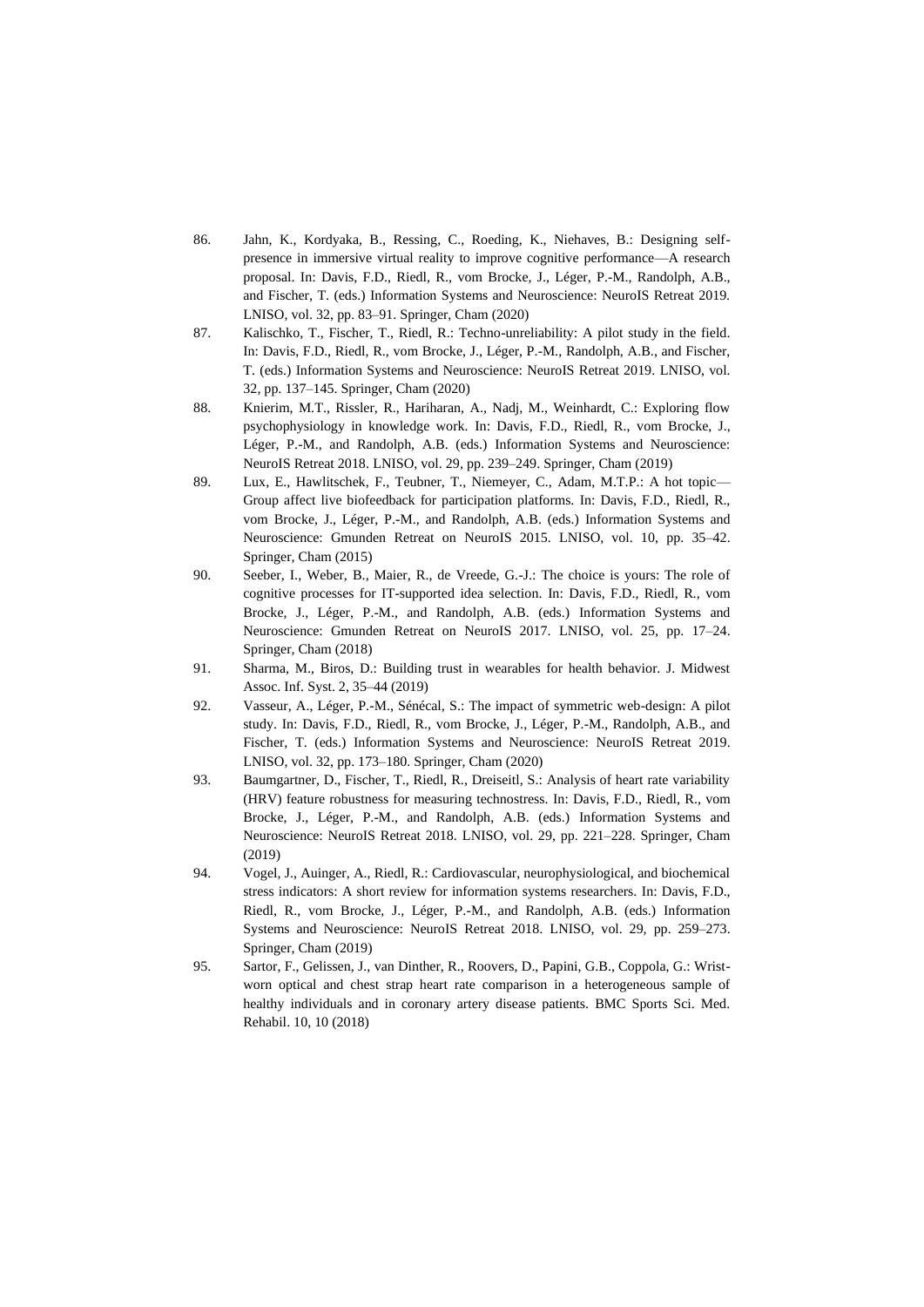- 96. Wu, H.-Y., Rubinstein, M., Shih, E., Guttag, J., Durand, F., Freeman, W.: Eulerian video magnification for revealing subtle changes in the world. ACM Trans. Graph. 31, 1–8 (2012)
- 97. Reali, P., Tacchino, G., Rocco, G., Cerutti, S., Bianchi, A.M.: Heart rate variability from wearables: A comparative analysis among standard ECG, a smart shirt and a wristband. In: Blobel, B. and Giacomini, M. (eds.) pHealth 2019: Proceedings of the 16th International Conference on Wearable Micro and Nano Technologies for Personalized Health. pp. 128–133. IOS Press, Amsterdam (2019)
- 98. Taji, B., Chan, A.D.C., Shirmohammadi, S.: Effect of pressure on skin-electrode impedance in wearable biomedical measurement devices. IEEE Trans. Instrum. Meas. 67, 1900–1912 (2018)
- 99. Akinwande, D., Kireev, D.: Wearable graphene sensors use ambient light to monitor health. Nature. 576, 220–221 (2019)
- 100. Moço, A. V., Stuijk, S., de Haan, G.: New insights into the origin of remote PPG signals in visible light and infrared. Sci. Rep. 8, 8501 (2018)
- 101. Allen, J.: Photoplethysmography and its application in clinical physiological measurement. Physiol. Meas. 28, R1–R39 (2007)
- 102. Fallow, B.A., Tarumi, T., Tanaka, H.: Influence of skin type and wavelength on light wave reflectance. J. Clin. Monit. Comput. 27, 313–317 (2013)
- 103. Shang, F., Zhu, Y., Zhu, Z., Liu, L., Wan, Y.: Validation of the iHealth BP5 wireless upper arm blood pressure monitor for self-measurement according to the European Society of Hypertension International Protocol revision 2010. Blood Press. Monit. 18, 278–281 (2013)
- 104. Hofstede, A., Wollaars, H., van Drongelen, J.: A clinical evaluation of blood pressure measurement by iHealth BP5 in pregnancy. Pregnancy Hypertens. 17, 69–74 (2019)
- 105. Mason, E.B., Burkhart, K., Lazebnik, R.: Adolescent stress management in a primary care clinic. J. Pediatr. Heal. Care. 33, 178–185 (2019)
- 106. Tophøj, K.H., Petersen, M.G., Sæbye, C., Baad-Hansen, T., Wagner, S.: Validity and reliability evaluation of four commercial activity trackers' step counting performance. Telemed. e-Health. 24, 669–677 (2018)
- 107. Parak, J., Korhonen, I.: Evaluation of wearable consumer heart rate monitors based on photopletysmography. In: 36th Annual International Conference of the IEEE Engineering in Medicine and Biology Society. pp. 3670–3673. IEEE, Chicago (2014)
- 108. Navalta, J.W., Montes, J., Bodell, N.G., Salatto, R.W., Manning, J.W., DeBeliso, M.: Concurrent heart rate validity of wearable technology devices during trail running. PLoS One. 15, e0238569 (2020)
- 109. Carpenter, J.S., Newton, K.M., Sternfeld, B., Joffe, H., Reed, S.D., Ensrud, K.E., Milata, J.L.: Laboratory and ambulatory evaluation of vasomotor symptom monitors from the menopause strategies finding lasting answers for symptoms and health network. Menopause. 19, 664–671 (2012)
- 110. Manning, C.D., Raghavan, P., Schütze, H.: Introduction to information retrieval. Cambridge University Press, New York (2008)
- 111. Riedl, R., Kindermann, H., Auinger, A., Javor, A.: Technostress from a neurobiological perspective: System breakdown increases the stress hormone cortisol in computer users. Bus. Inf. Syst. Eng. 4, 61–69 (2012)